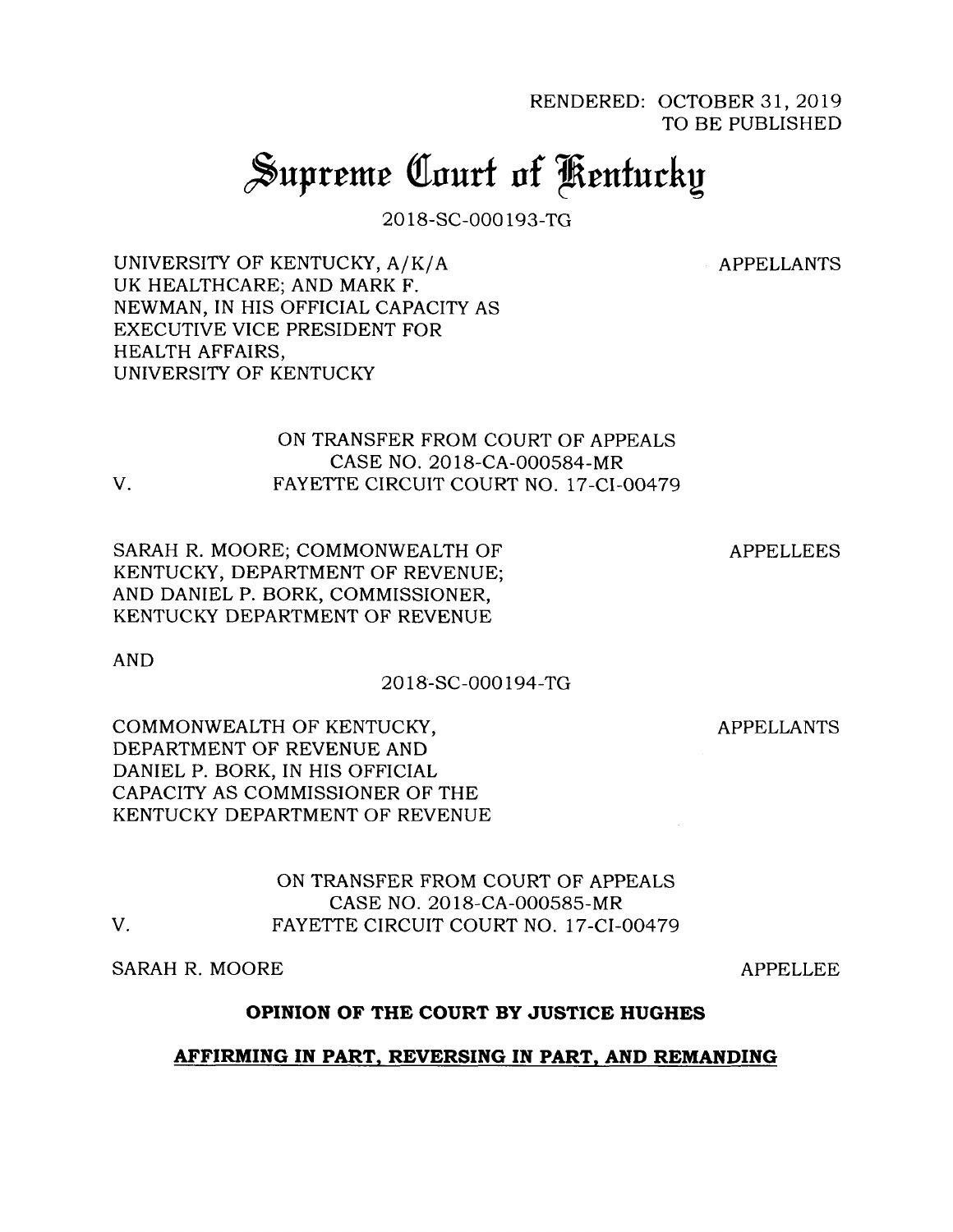Kentucky Revised Statutes (KRS) Chapter 45 includes a statutory process for the collection of debts owed the Commonwealth. Using this statutory framework, the University of Kentucky referred Appellee Sarah Moore's delinquent UK HealthCare<sup>1</sup> accounts to the Commonwealth of Kentucky, Department of Revenue (the Department) for collection. The Department's collection efforts included imposition of a 25% collection fee and interest as well as garnishment of Moore's paychecks, bank accounts, and tax refunds. Moore petitioned the circuit court for a declaration that the University is not an agency within the executive branch as required by KRS 45.237(l)(a) and therefore not authorized to refer its accounts to the Department. After rejecting the University's claim that sovereign immunity barred Moore's action, the circuit court agreed with Moore's position, declaring the University is not in the executive branch of state government for purposes of KRS 45.237 *et seq.* Both the University and the Department appealed, and the appeals were transferred from the Court of Appeals to this Court. For reasons stated below, we affirm the circuit court's decision that sovereign immunity does not bar this action against the University, but reverse the court's holding that the University is not within the executive branch. Having addressed these threshold issues, we remand this case to the circuit court for further proceedings.

<sup>1</sup> UK HEALTHCARE is the registered service mark used by the University of Kentucky to brand the provision of medical services through the University Medical Center and University clinics.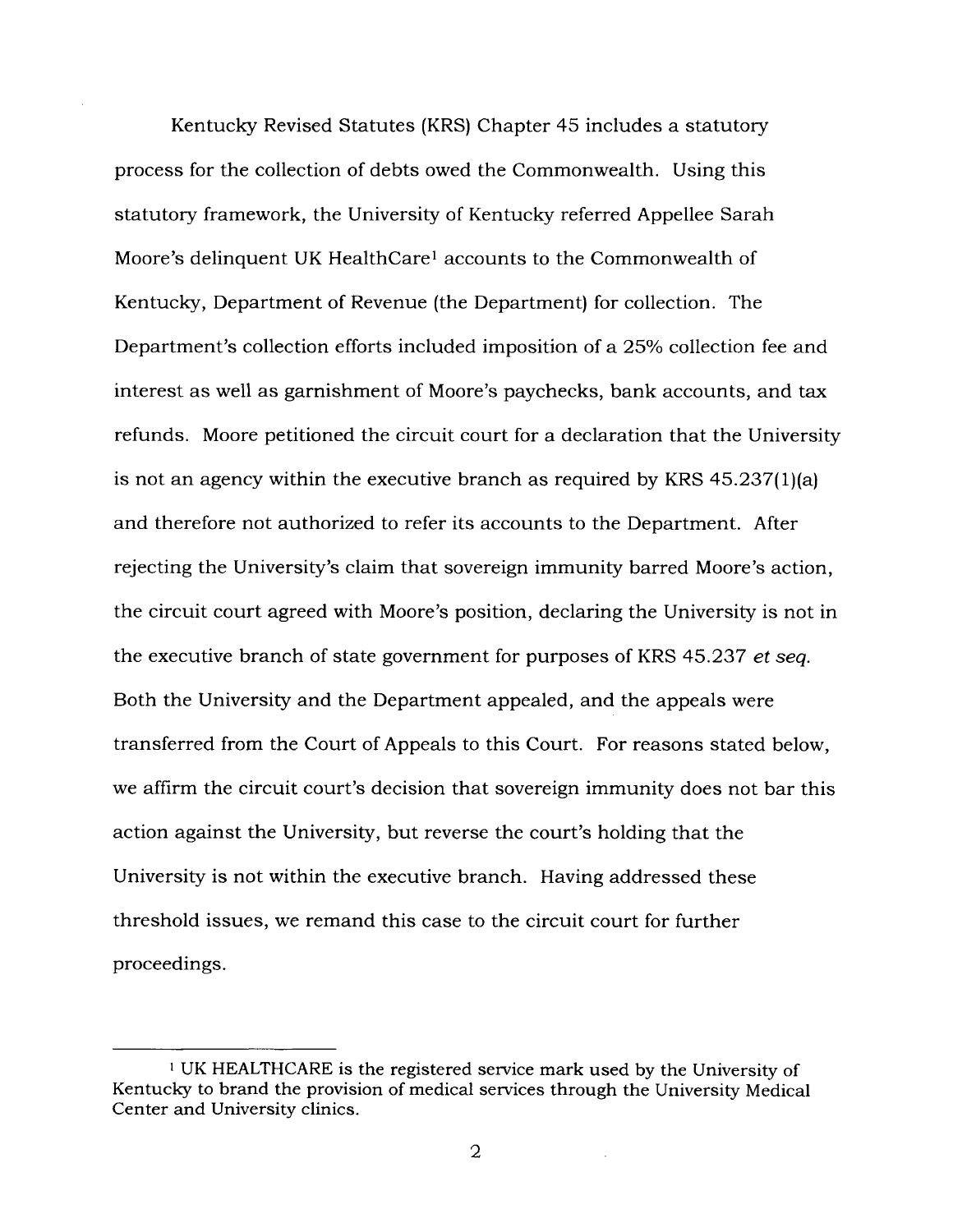#### **I. FACTUAL AND PROCEDURAL BACKGROUND**

Appellee Sarah R. Moore sought medical care for herself or one of her dependent children at a University of Kentucky health care facility five times between May 2011 and December 2012. When Moore failed to pay the medical bills, UK Health Care did not file a civil action against Moore to collect the accounts, but instead certified each account as an "agency" debt and then referred it to the Department of Revenue for collection. The Department operates the Enterprise Collections Office to collect other agency-referred debt and the University claimed the qualifying "agency" status pursuant to KRS 45.237(l)(a). The Department's efforts to collect Moore's UK Healthcare debt proceeded in the standard manner with imposition of a 25% collection fee and interest on the debt and then enforcement through garnishment of Moore's state and/or federal tax refunds and her bank accounts and paychecks. The Department's collection process for agency-referred debt does not include securing a judgment against the debtor for the amount owed and thus no judgment was ever obtained against Moore.

Moore filed suit against Defendants/Appellants University of Kentucky-UK Healthcare and UK's Executive Vice President for Health Affairs, Michael Karpf,<sup>2</sup> (collectively referred to as "UK"), and the Department of Revenue and its Commissioner, Daniel P. Bork (collectively referred to as "the Department"). Moore's complaint alleged that neither the University nor UK Healthcare is an

<sup>&</sup>lt;sup>2</sup> The position is currently held by Mark Newman, Karpf's successor.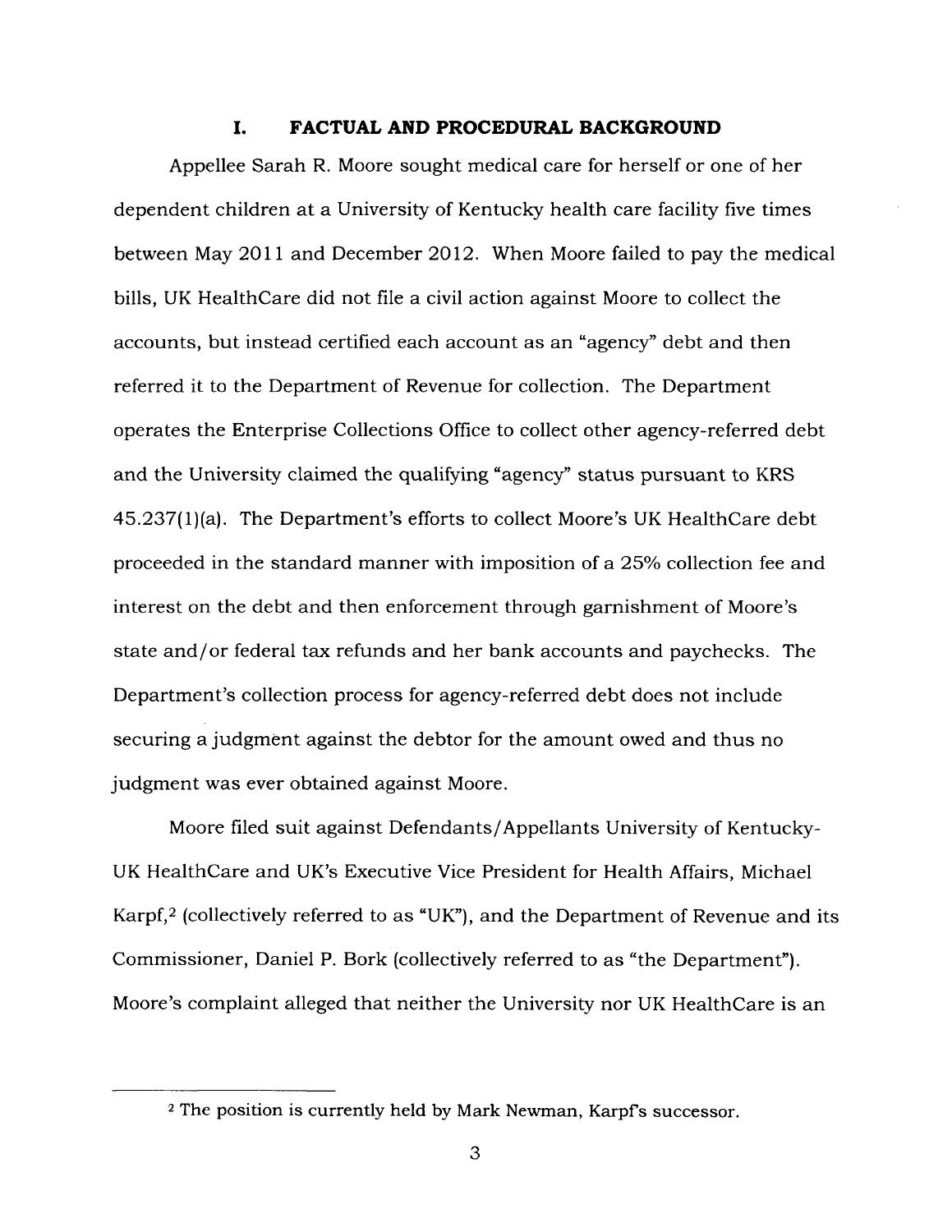agency within the executive branch as required by KRS 45.237(l)(a), and thus the statutory collection process is not available to them. Moore sought a judgment declaring that UK and UK Healthcare may not legally refer Moore's debt to the Enterprise Collections Office for collection and consequently the Department of Revenue<sup>3</sup> and/or the Enterprise Collections Office may not legally undertake efforts to collect debt owed to UK,<sup>4</sup> including efforts such as garnishing Moore's bank accounts, wages and tax refunds. The complaint also alleged that UK breached the contractual implied covenant of good faith and fair dealing, and that both UK and the Department violated the Takings and Due Process Clauses of the Fifth Amendment to the United States Constitution, and violated Section 2 of the Kentucky Constitution by exercising absolute and arbitrary power over Moore's liberty and property.

Moore subsequently amended her complaint, leaving only her request for declaratory relief. Contemporaneously, UK and the Department each moved the trial court to dismiss the claims against them pursuant to Kentucky Rule of Civil Procedure (CR) 12.02. UK maintained that it is a state agency that shares the Commonwealth of Kentucky's sovereign immunity.<sup>5</sup> The Department moved for dismissal on the grounds that the circuit court did not have subject-

<sup>3</sup> This "Department of Revenue" reference was added in the amended complaint discussed *infra.*

<sup>4</sup> Moore also asserted that the debt of similarly-situated persons could not legally be referred by UK to the Enterprise Collections Office and collection of amounts allegedly owed could not be legally undertaken by the Enterprise Collections Office.

<sup>&</sup>lt;sup>5</sup> UK also argued that as a state agency, UK properly referred its delinquent accounts to the Enterprise Collections Office and has no vicarious liability for any acts or omissions of the Department.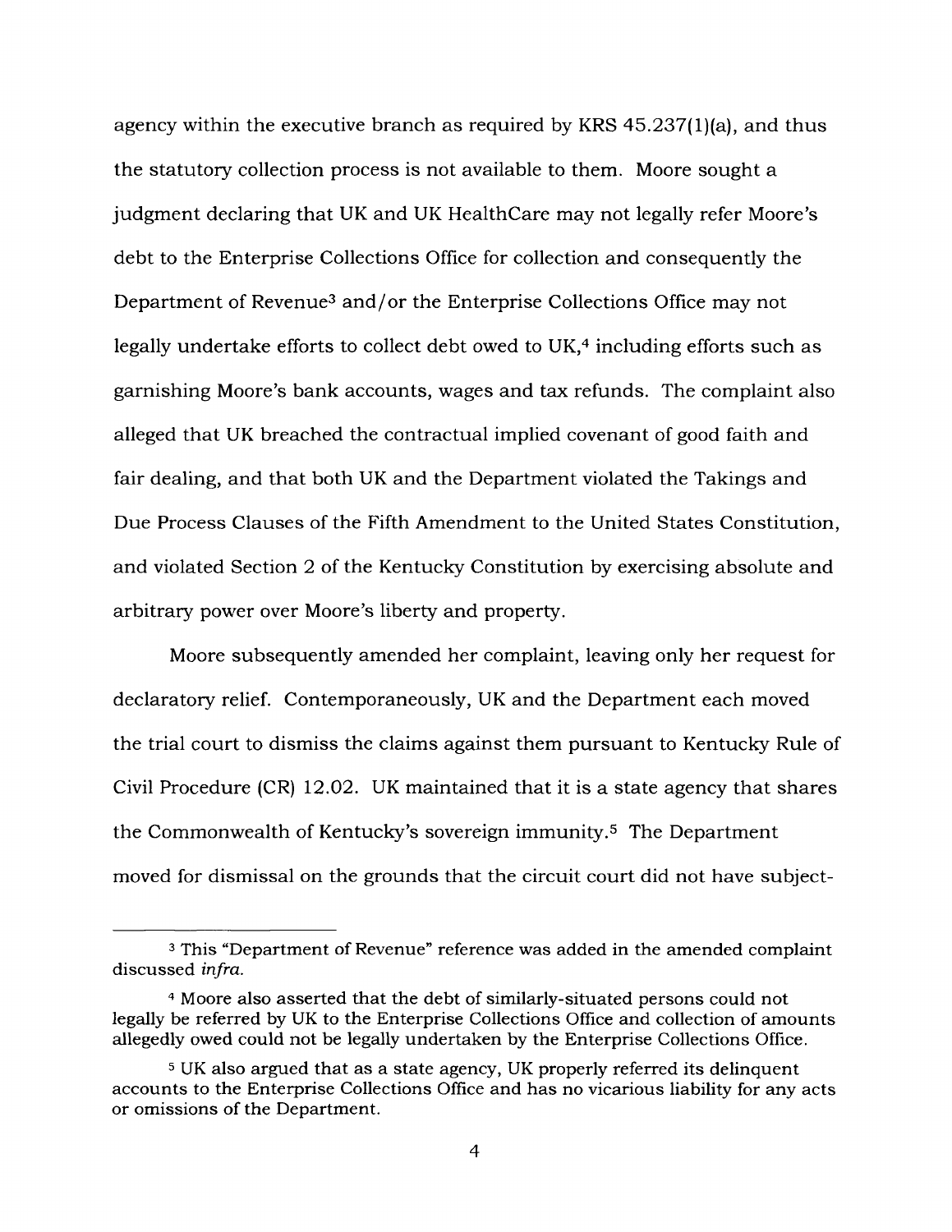matter jurisdiction to decide the "agency" question since the Kentucky Board of Tax Appeals (KBTA) holds exclusive jurisdiction to hear actions regarding the Department's revenue-collection activities and Moore has not exhausted her administrative remedies with the KBTA. Finding that Moore's amended complaint only sought a declaration of rights against a government entity, the circuit court concluded that sovereign immunity did not bar its jurisdiction to declare those rights.

In her amended complaint, Moore requested a declaration that UK is not an agency, defined in KRS 45.237(1)(a) as an "organizational unit or administrative body in the executive branch of state government"; that the University may not lawfully refer the accounts of UK Healthcare to the Department of Revenue under KRS 45.237 *et. seq.* for collection; and that the Department of Revenue may not lawfully collect such accounts. By separate motion, Moore presented the narrow question of whether UK is an agency "within the executive branch."<sup>6</sup> Collectively, UK and the Department opposed

<sup>6</sup> Moore's memorandum in support of her separate Motion of Plaintiff for Declaratory Judgment That the University of Kentucky is Not an Agency "In the Executive Branch of State Government" stated:

The crux of this case, and the focus of this motion, is whether state law allows the University to refer its accounts to the Department to be collected in this manner [e.g., without obtaining a court judgment; garnishing wages, bank accounts, tax refunds; and adding a 25% collection fee to the accounts]. In short, the issue is whether the University is an agency "in the executive branch of state government," as required by the governing statutes. If the University is not an agency "in the executive branch," then the University may not refer its accounts to the Department, and the Department may not collect the University's accounts in the manner described above.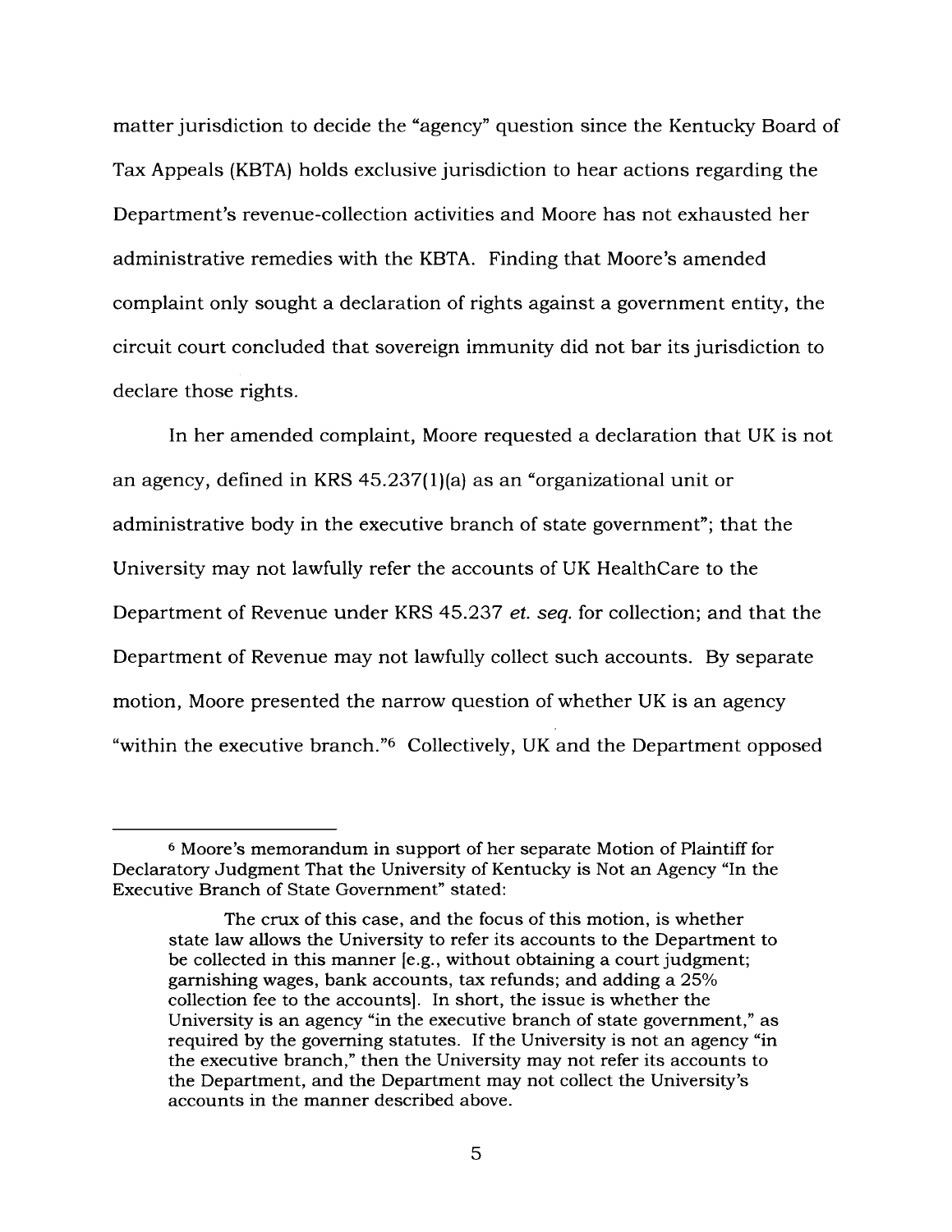the declaratory judgment action and motion arguing pertinently that UK is part of the executive branch;<sup>7</sup> Fayette Circuit Court lacks subject-matter jurisdiction because Moore has not exhausted the administrative remedies available to her; and sovereign immunity bars the declaratory judgment action because Moore does not allege an ongoing violation of law and because the declaratory/injunctive relief exception to sovereign immunity cannot be used to obtain money or forgive debt.

Following an initial order rejecting the sovereign immunity claim, the trial court entered an order and judgment granting Moore's motion for declaratory judgment, confined to the executive branch issue, stating:

[H]aving expressed the reasons for its decision in open court [and those reasons being] incorporated herein by reference, . . . |jJudgment shall be entered pursuant to the Kentucky Declaratory Judgment Act that the defendant, University of Kentucky, is not "in the executive branch of state government" for purposes of KRS 45.237 *et seq.* and KRS 12.010.

The trial court designated its judgment as final and appealable.

After the trial court denied UK's and the Department's separate motions to alter, amend or vacate the order and judgment and again designated its order final and appealable, $8$  each filed a notice of appeal and a motion to

<sup>7</sup> UK stated that while it is independent of the Governor in many respects, it remains a part of the executive branch.

<sup>8</sup> UK's grounds for the motion were: 1) sovereign immunity bars a declaratory action when the requested declaratory judgment could result in a monetary judgment in another case or forum; 2) the circuit court's analysis was flawed and incomplete when it ignored KRS 131.130(11) and resulted in an impermissible advisory opinion; and 3) the University is not a fourth branch of government. The Department's grounds were: 1) the circuit court made a fundamental error of law when it reasoned that UK is not part of the executive branch of Kentucky state government; 2) during its oral ruling from the bench, the circuit court improperly cited and relied upon an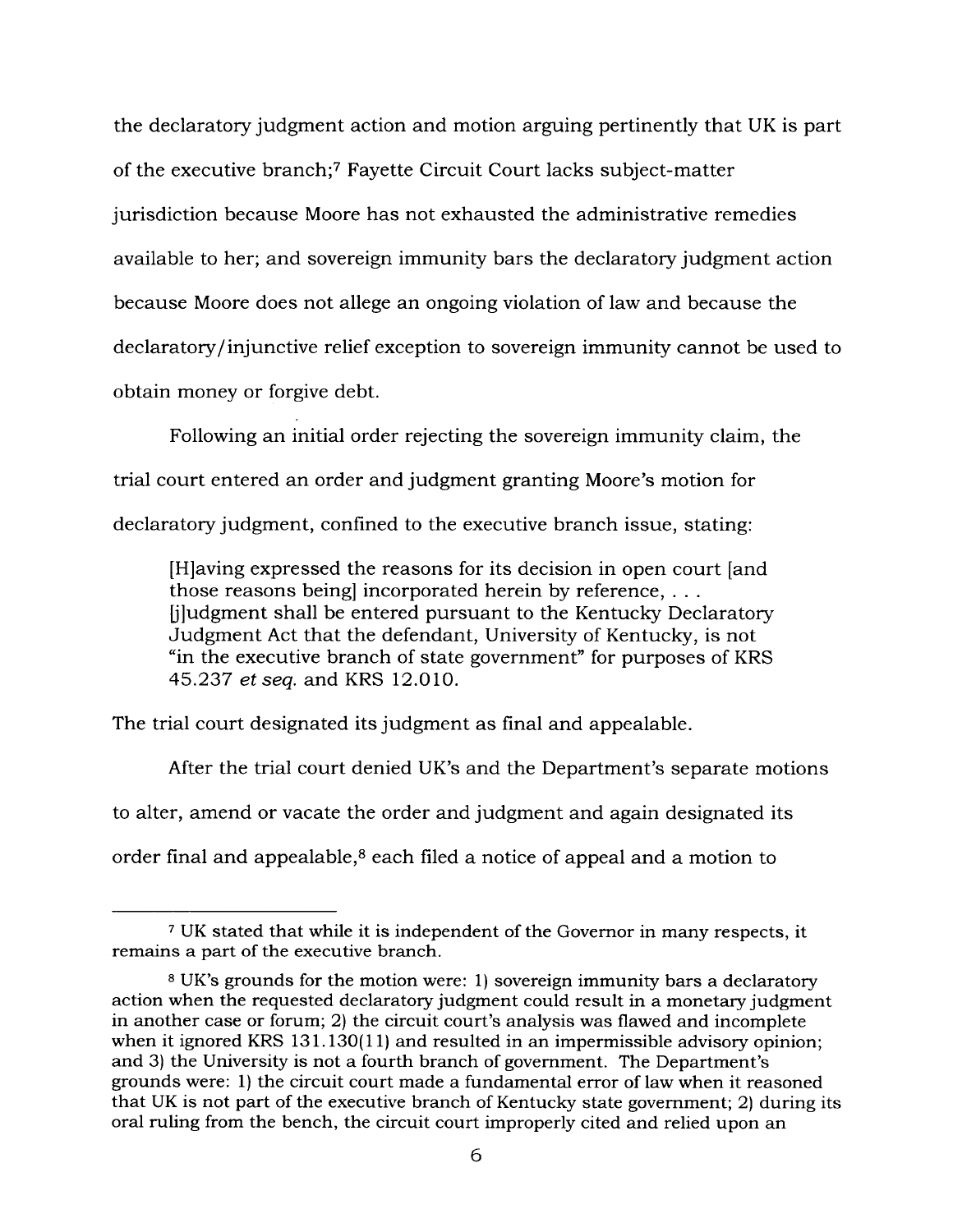transfer their appeal to this Court. This Court accepted transfer of the ensuing appeals pursuant to CR 74.02.

#### **II. ANALYSIS**

The only two questions before the Court are whether the University of Kentucky is within the executive branch for purposes of KRS 45.237 *et seq.,* and, if so, whether sovereign immunity bars this declaratory judgment action against the University and the Department. These questions of law are reviewed *de novo. Jacobsen v. Commonwealth,* 376 S.W.3d 600, 606 (Ky. 2012).

Before addressing the questions presented, we note that numerous other issues and arguments were presented to the trial court, and the parties' briefs to this Court largely restate those arguments, but those issues are beyond the scope of the circuit court's order and judgment. When the circuit court decided that the University is not part of the executive branch for purposes of KRS 45.237 *et seq.,* it consequently decided, although not expressly stated, that the entire bill collection process under KRS 45.237 *et seq.* was not properly applicable to UK and the administrative remedies were not properly applicable as well. Consequently, premised upon a finding that the University is an agency within the executive branch, the Department's argument that the circuit court did not have subject-matter jurisdiction because Moore failed to exhaust her administrative remedies before filing this action was not decided

unpublished Franklin Circuit Court decision; and 3) the Department has authority to collect UK's debts under KRS 131.130(11).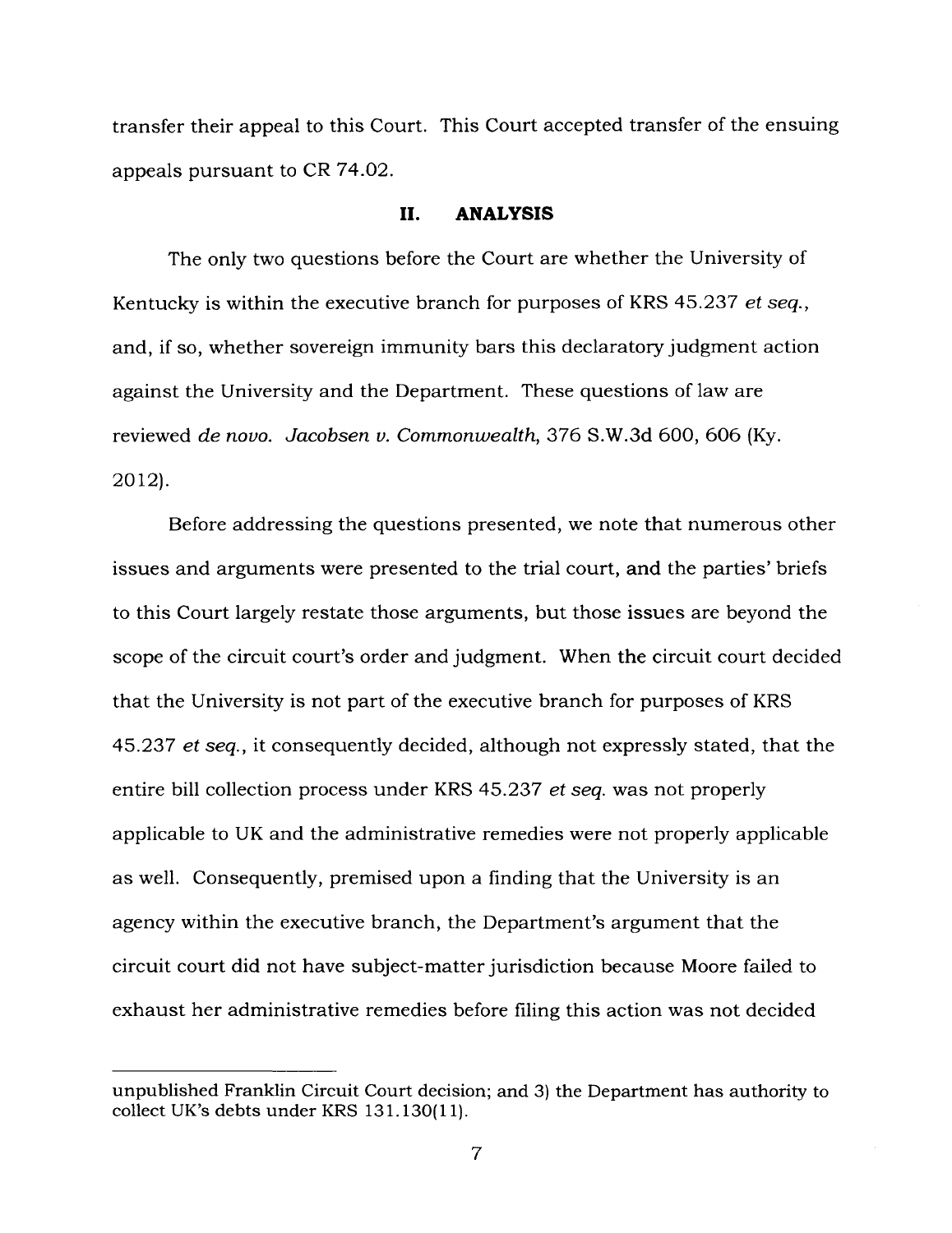by the circuit court and is not an issue presently before this Court. Neither are any other issues raised in the briefs, such as Moore's other arguments related to the impropriety of employing KRS 45.237 *et seq.* to collect her UK Healthcare accounts, and UK's and the Department's arguments that KRS 131.130(11) permits state universities to refer debts to the Department for collection.

# **I. The University of Kentucky Is within the Executive Branch of State Government**

In 2004, the General Assembly enacted a new section of KRS Chapter 45 relating to collection of debts owed the Commonwealth. 2004 Ky. Acts, ch. 192. As noted, Moore's complaint challenged the Department's debt collection process for debt certified by UK Healthcare, which included garnishing her paychecks, bank accounts, and tax refunds without the amount Moore owed to UK Healthcare ever being reduced to judgment. Moore challenges UK's and the Department's collection process pursuant to KRS Chapter 45 by first seeking a declaration that UK Healthcare is not an agency "in the executive branch of state government" within the ambit of KRS 45.238(1), a declaration that would render UK HealthCare's delinquent account referral to the Department and the ensuing collection process legally improper. In short, if UK is not in the executive branch, Moore prevails in this case.

KRS 45.238(1) states: "Debts that are certified by an agency or by a local government as provided in KRS 45.237 shall be referred to the [Department of Revenue] for collection. The [Department of Revenue] shall be vested with all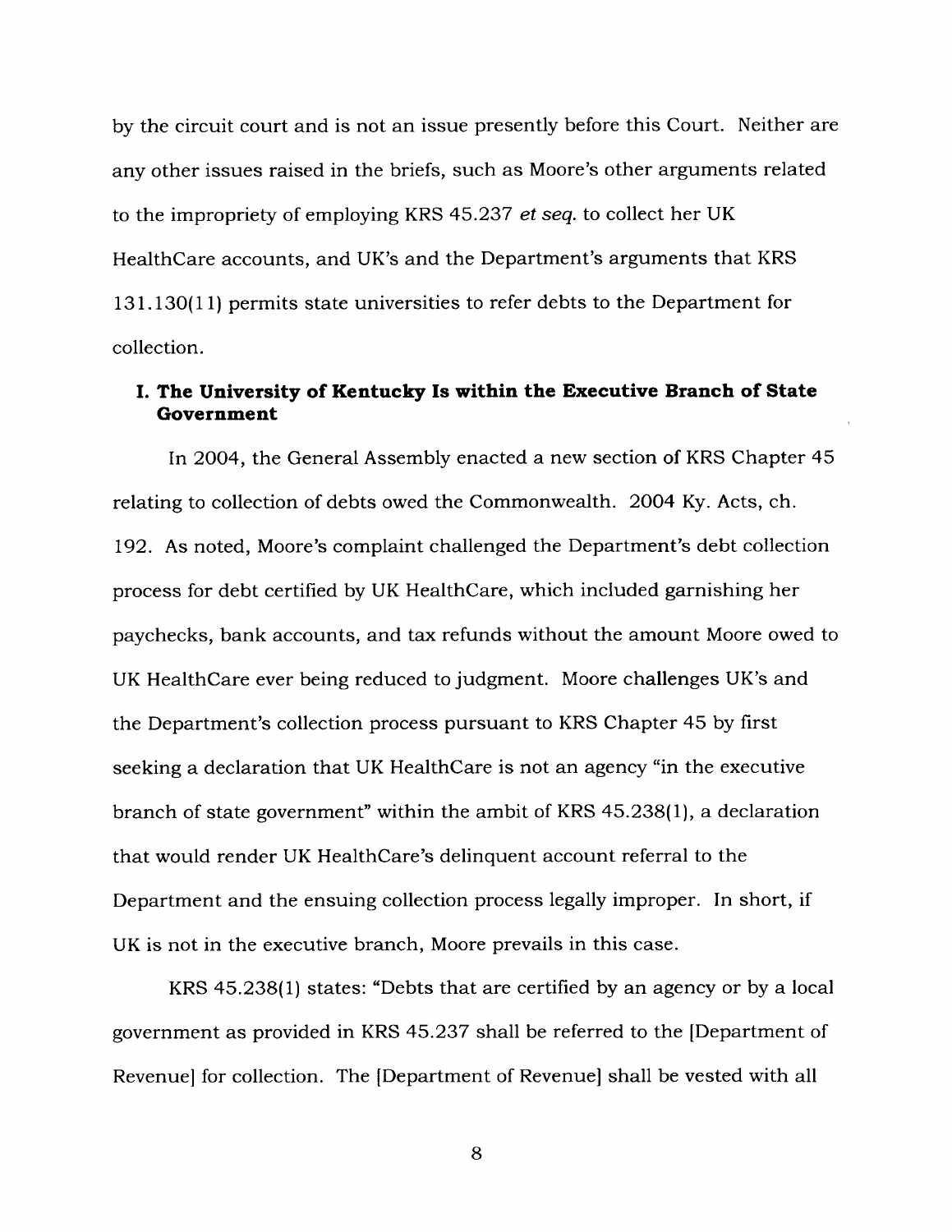the powers necessary to collect any referred debts."<sup>9</sup> For purposes of KRS 45.238(1), "agency" means "an organizational unit or administrative body in the executive branch of state government as defined in KRS 12.010." KRS 45.237(l)(a). KRS 12.010(1) defines "organizational unit" as "any unit of organization in the executive branch of the state government that is not an administrative body, including but not limited to any agency, program cabinet, department, bureau, division, section or office."<sup>10</sup> In turn, KRS 12.010(8)

KRS 12.010 provides:

In [KRS Chapter 12, Executive Branch Administrative Organization], and throughout the Kentucky Revised Statutes where applicable and appropriate unless the context requires otherwise:

(1) "Organizational unit" means any unit of organization in the executive branch of the state government that is not an administrative body, including but not limited to any agency, program cabinet, department, bureau, division, section or office;

(2) "Department" means that basic unit of administrative organization of state government, by whatever name called, designated by statute or by statutorily authorized executive action as a "department," such organization to be headed by a commissioner;

(3) "Division" means a major subdivision of a department established by statute or by statutorily authorized administrative action, such to be headed by a director;

(4) "Branch" means a small grouping of logical workforce personnel, such to be headed by a manager;

(5) "Section" means a smaller grouping within a branch, such to be headed by a supervisor;

(6) "Unit" means the smallest grouping of coordinated employees, such to be headed by a leader;

(7) "Office" means a staff support or administrative function and shall be a major subdivision of a program cabinet only, such to be headed by an executive director;

(8) "Administrative body" means any multi-member body in the executive branch of the state government, including but not limited to any board,

<sup>9</sup> KRS 45.238(1) was last amended in 2013 with incorporation of the text *"or by a local government. "*

<sup>10</sup> Definitions are provided within KRS 12.010 for every organizational entity identified except "agency" and "bureau."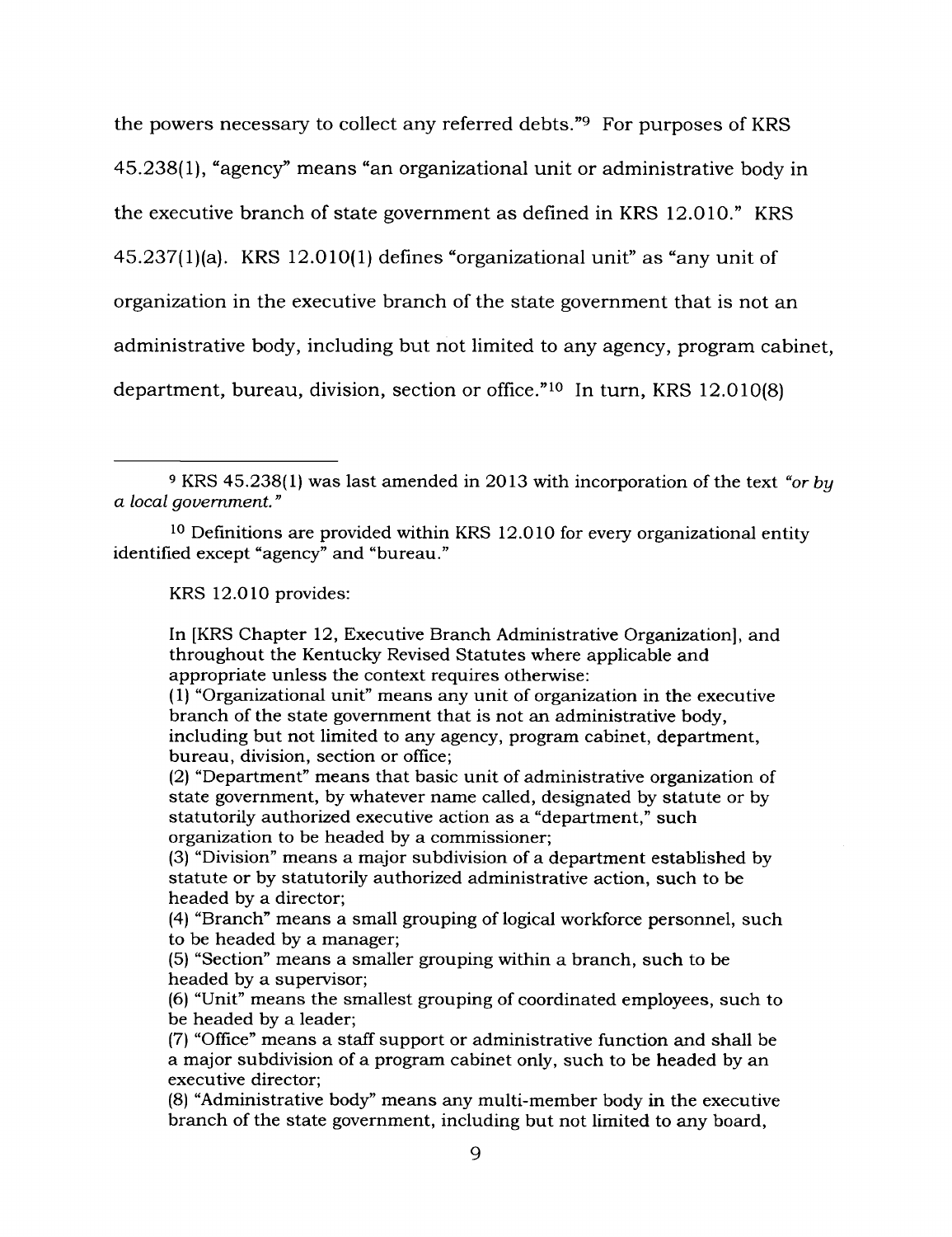defines an "administrative body" as "any multi-member body in the executive branch of the state government, including but not limited to any board, council, commission, committee, authority or corporation, but does not include 'branch,' 'section,' 'unit' or 'office.'"<sup>11</sup>

KRS 12.010(1) and KRS 12.010(8) place limits on the definitions of "organizational unit" and "administrative body" by informing the reader not only what each is, but also by stating what it is not, and by providing examples of entities which would qualify. "University" or "institution"<sup>12</sup> is not a listed

council, commission, committee, authority or corporation, but does not include "branch," "section," "unit" or "office"; (9) "Program cabinet" means a group of departments, or departments and administrative bodies, designated by statute or statutorily authorized executive action as a "program cabinet."

<sup>11</sup> KRS 12.010(9)'s definition of "program cabinet," along with KRS 12.015, explains administrative bodies are included in an existing program cabinet or department.

KRS 12.015 states:

Unless specifically provided otherwise, each administrative body established by statute or statutorily authorized executive action shall be included for administrative purposes in an existing department or program cabinet. When an administrative body is established and the law establishing it does not specify the department or program cabinet within which the body is to be included, the Governor shall assign the body to an existing department or program cabinet in accordance with this chapter.

<sup>12</sup> See KRS 164.001(12): "'Institution'means <sup>a</sup> university, college, community college, health technology center, vocational-technical school, technical institute, technical college, technology center, or the Kentucky Community and Technical College System." See *also* KRS 11.080: "As used in KRS 11.090 to 11.110, 'agency' includes any department, program cabinet, institution, board, commission, office or agency of the state."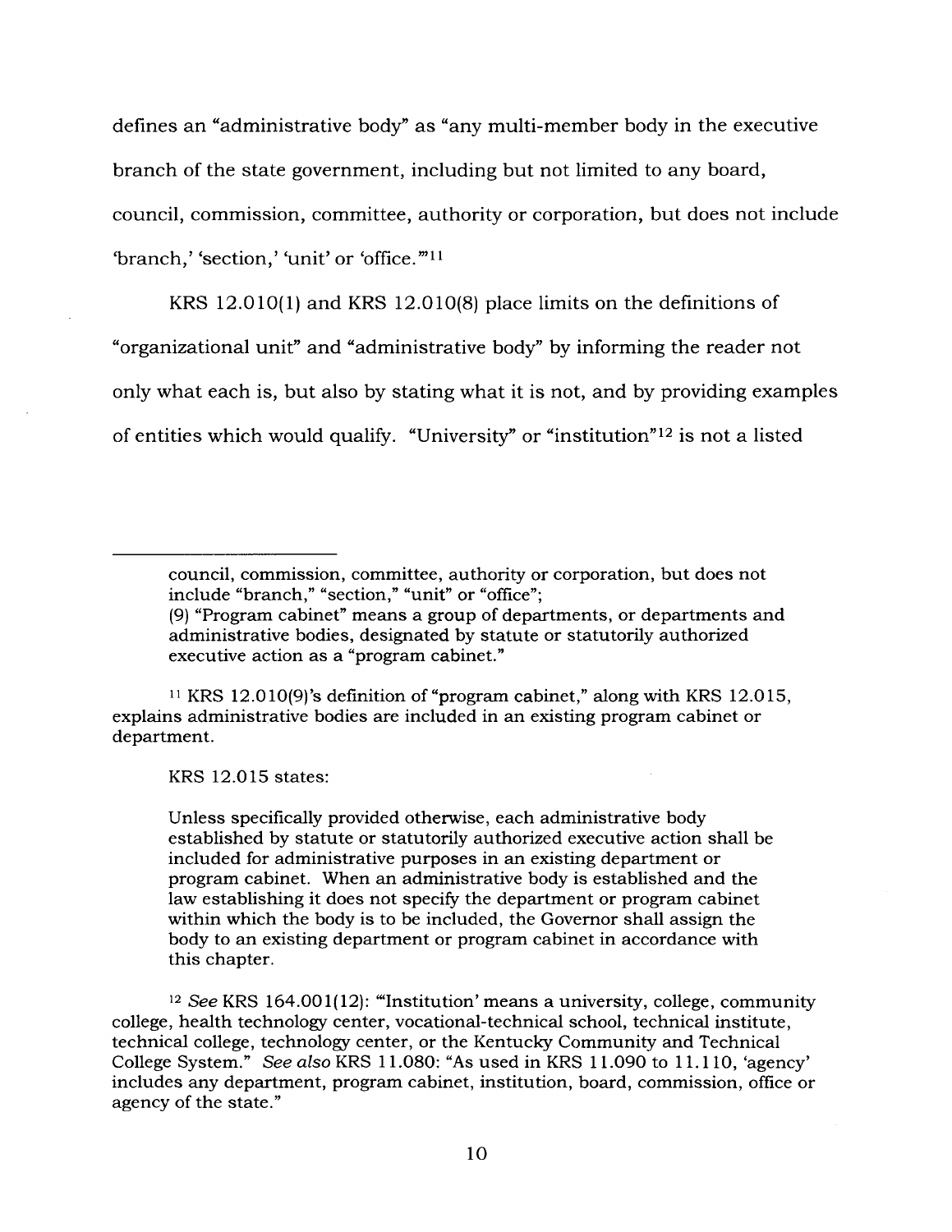example under either the "organizational unit" or "administrative body" definitions.<sup>13</sup>

Moore focused her motion for declaratory judgment on the premise that the University is not *in the executive branch ofstate government,* making the determination of whether the University is an "organizational unit," an "administrative body," or neither, a non-issue before the circuit court, assuming she prevailed. Similarly, the circuit court only declared that University of Kentucky is not in the executive branch for purposes of KRS 45.237 *et seq.* and KRS 12.010. The circuit court relied in part on the General Assembly's action in 1952 when it removed the University of Kentucky from the Department of Education and also this Court's recent decision in *Commonwealth ex rel. Beshear v. Commonwealth ex rel. Bevin,* 498 S.W.3d 355 (Ky. 2016) *(Beshear].* UK and the Department argue that the circuit court erred when it held that University of Kentucky is not within the scope of KRS 45.237 and KRS 45.238. Because UK's and the Department's arguments overlap to some extent, we will address them collectively.

In support of their position that the University is part of the executive branch, Appellants rely on multiple statutes and several cases. They cite KRS 49.070(1) (stating in part "state institutions of higher education under KRS Chapter 164 are agencies of the state"); *Withers v. University* of *Kentucky*, 939

*<sup>13</sup> Compare* KRS 49.070(1): "For purposes of KRS 49.060 [which waives the Commonwealth's sovereign immunity defense for negligence claims arising from its agent acting within the scope of his employment], state institutions of higher education under KRS Chapter 164 are agencies of the state."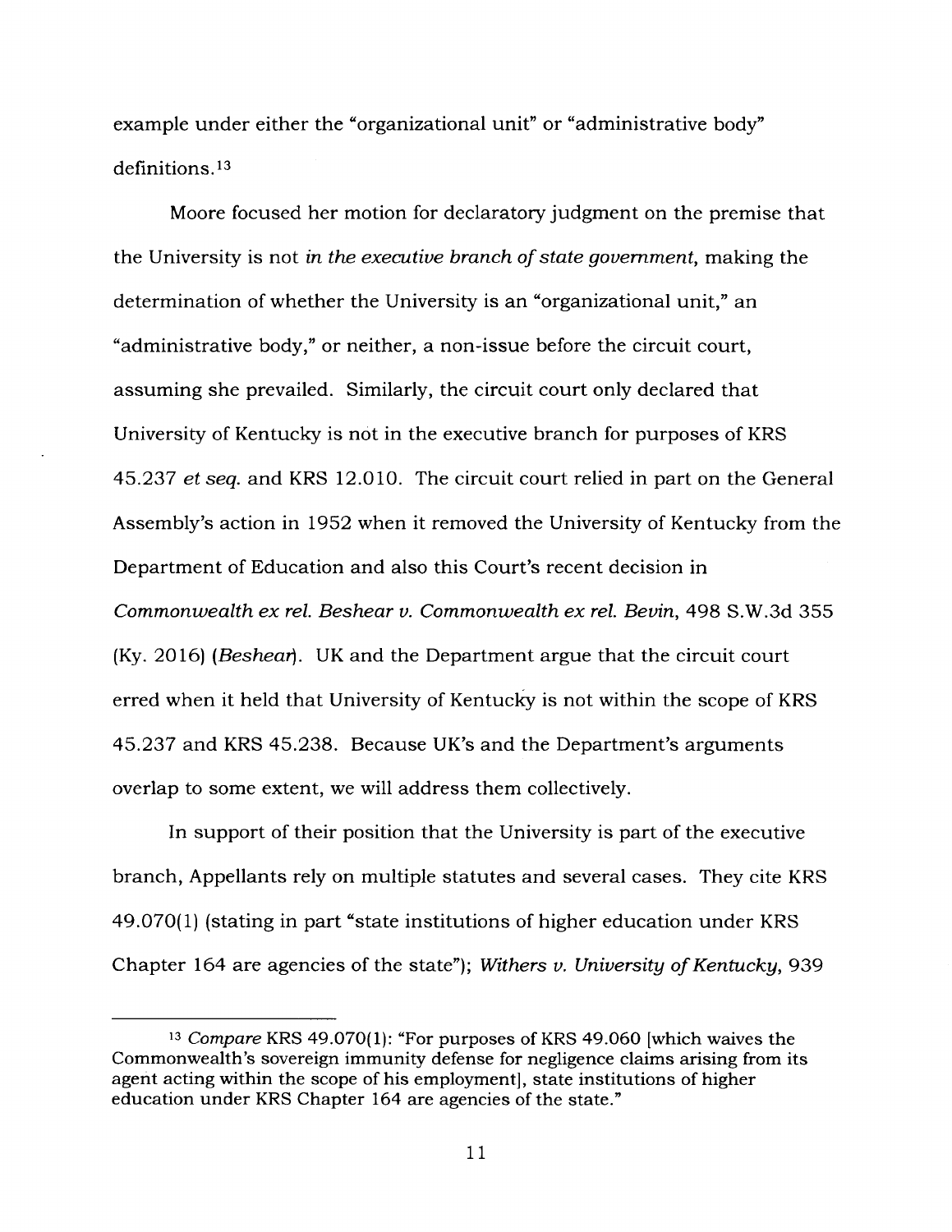S.W.2d 340, 343 (Ky. 1997), explaining that the University of Kentucky "operates under the direction and control of central state government;"<sup>14</sup> and KRS 164.225 (expressly stating that the University of Kentucky is "an independent agency and instrumentality of the Commonwealth"). They also cite *Beshear,* 498 S.W.3d at 380, for its reiteration that "universities are state agencies" and explanation that state universities are part of the executive branch, even though universities are somewhat different than program cabinets and boards directly under the Governor's control. Noting that the Kentucky Constitution requires the University of Kentucky to be within one of the three  $-$  and only three  $-$  branches of government, Appellants insist it can logically only be within the executive branch. As noted *supra,* Moore relies on the General Assembly's removal of the University from the Department of Education in 1952 as well as other statutes and portions of *Beshear,* 498

<sup>14</sup> As noted *supra,* KRS 49.070(1) states: "For purposes of KRS 49.060 [which waives the Commonwealth's sovereign immunity defense for negligence claims arising from its agent acting within the scope of his employment], state institutions of higher education under KRS Chapter 164 are agencies of the state." At the time *Withers,* 939 S.W.2d 340, was decided, KRS 49.070(1) was numbered KRS 44.073(1) and KRS 49.060 was numbered KRS 44.072. *Withers* stated:

The language of KRS 44.073(1) establishes the University of Kentucky as an agency of the state and KRS 446.010(31) defines "state funds" or "public funds" in such a manner as to include sums paid to the University of Kentucky Medical Center for health care sciences. Numerous other statutes contained in KRS 164 establish unmistakably that the University of Kentucky operates under the direction and control of central state government and that it is funded from the State Treasury.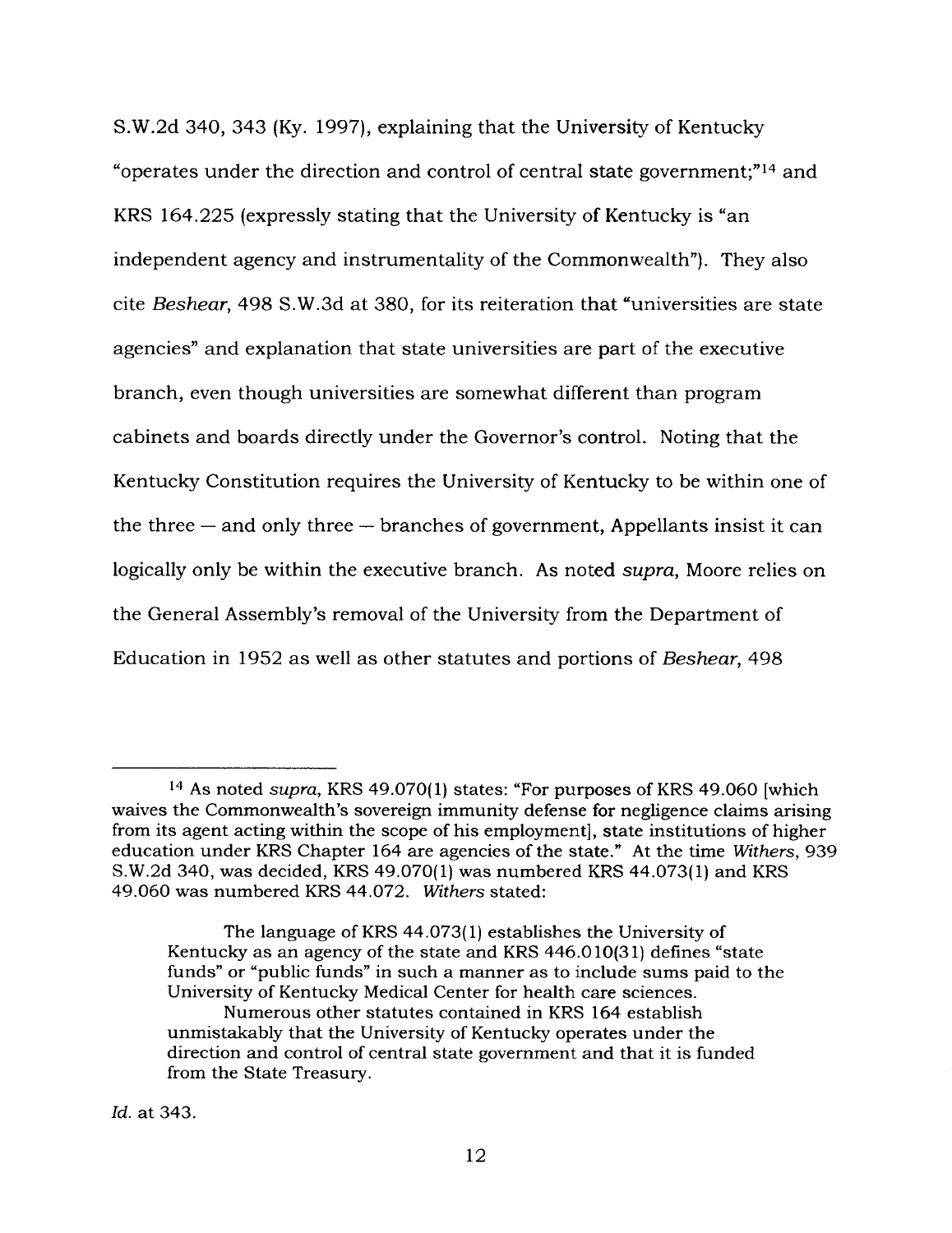S.W.3d 355, to support her argument. After review, we conclude Appellants' position regarding UK's status within the executive branch is persuasive.

We begin with the Kentucky Constitution which established the three branches of government — legislative, executive, and judicial — with each branch (or department as the Constitution refers to them) being separate and having its own powers. Section 27. No person(s) of one department "shall exercise any power properly belonging to either of the others, except in the instances . . . expressly directed or permitted [by the Constitution]." Section 28. As this Court has held, there is no autonomous "fourth branch of government" under these constitutional provisions. *LRC v. Brown,* 664 S.W.2d 907, 917 (Ky. 1984) (Constitution recognizes only three branches and Legislative Research Commission resides in legislative branch, not outside it).

Moore asserts that the term "executive branch" is not used in the Kentucky Constitution and as used in KRS 45.237, and other statutes including the Executive Branch Code of Ethics, it has a statutory meaning that does not raise constitutional issues. She maintains that when one examines the term's statutory usage, it relates to the operational authority that the Governor or other elected official may exert over the agency or entity in question and that actual executive control by the Governor is the touchstone for an agency being deemed to be in the executive branch for purposes of KRS 45.237 *et seq.* However, a cardinal rule of statutory construction is "[a]ll words and phrases [in the statute] shall be construed according to the common and approved usage of language, but technical words and phrases, and such others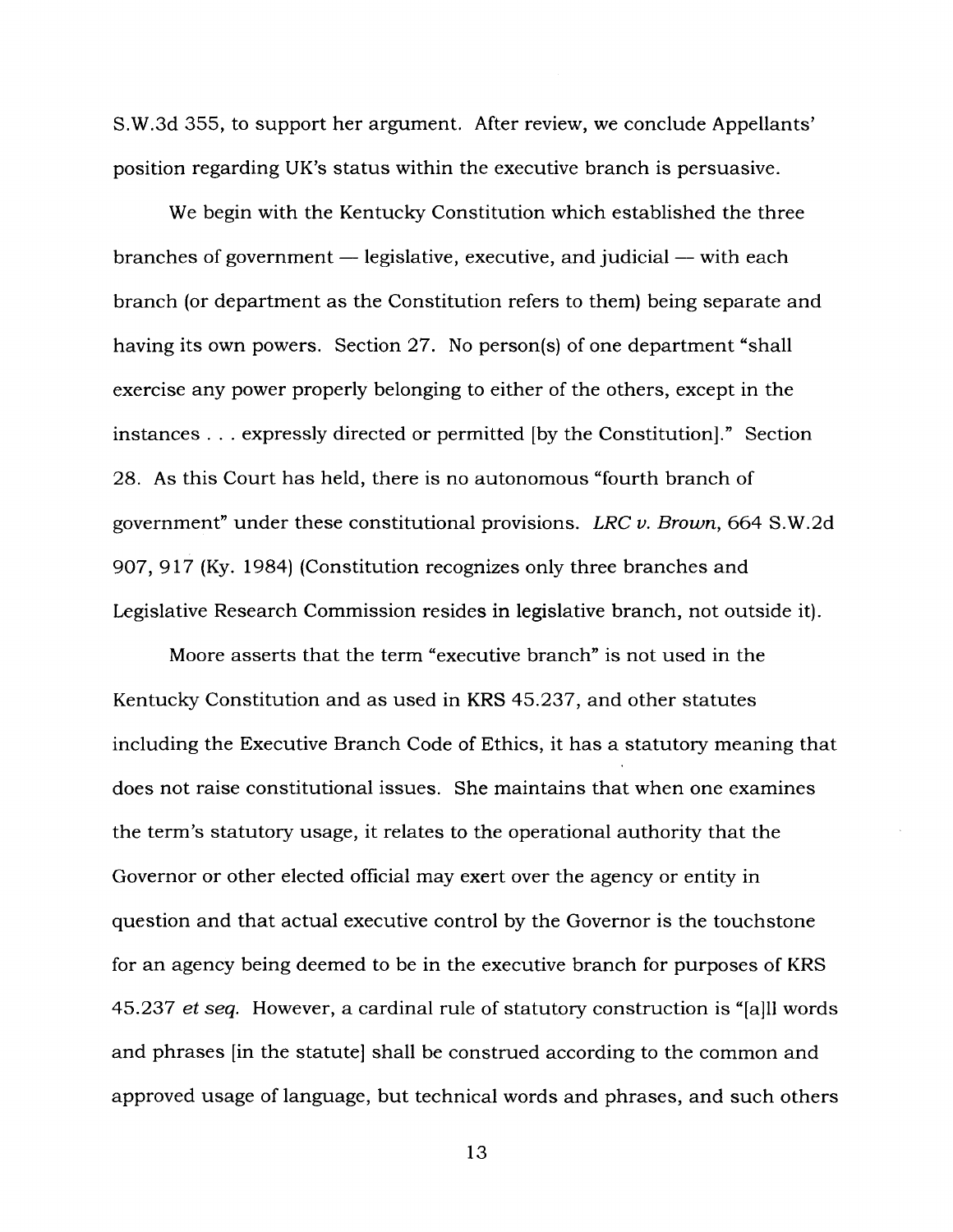as may have acquired a peculiar and appropriate meaning in the law, shall be construed according to such meaning." KRS 446.080(4). We do not find "executive branch" to be a technical word or phrase and therefore, construe it according to its common usage.

Moreover, we agree with Appellants that the University is principally a creature of the legislature, and must fall within one of the three recognized branches. *LRC,* 664 S.W.2d at 917. Moore's premise that the University may exist in some type of limbo or intermediate classification across the three branches finds no support in Kentucky law. Recognizing that the University must be categorized in one of the three branches, we consider Moore's argument that the General Assembly specifically removed public universities from the executive branch in 1952 when they were removed from the Department of Education.

Prior to its 1952 amendment, KRS 156.010(3) pertinently provided that the University of Kentucky and state teachers colleges,<sup>15</sup> with their governing boards, "are included in the Department of Education and constitute a division thereof, but each shall continue to exercise all the functions conferred upon it by law."<sup>16</sup> In 1952, the General Assembly

<sup>15</sup> Eastern Kentucky State Teachers College, Western Kentucky State Teachers College, Morehead State Teachers College, and Murray State Teachers College were the other named colleges.

<sup>16</sup> In contrast to the administrative independence conferred upon University of Kentucky and state colleges, KRS 156.010(2) provided that the "Department of Education shall exercise all administrative functions of the state in relation to the management and control of the public common schools, of vocational education and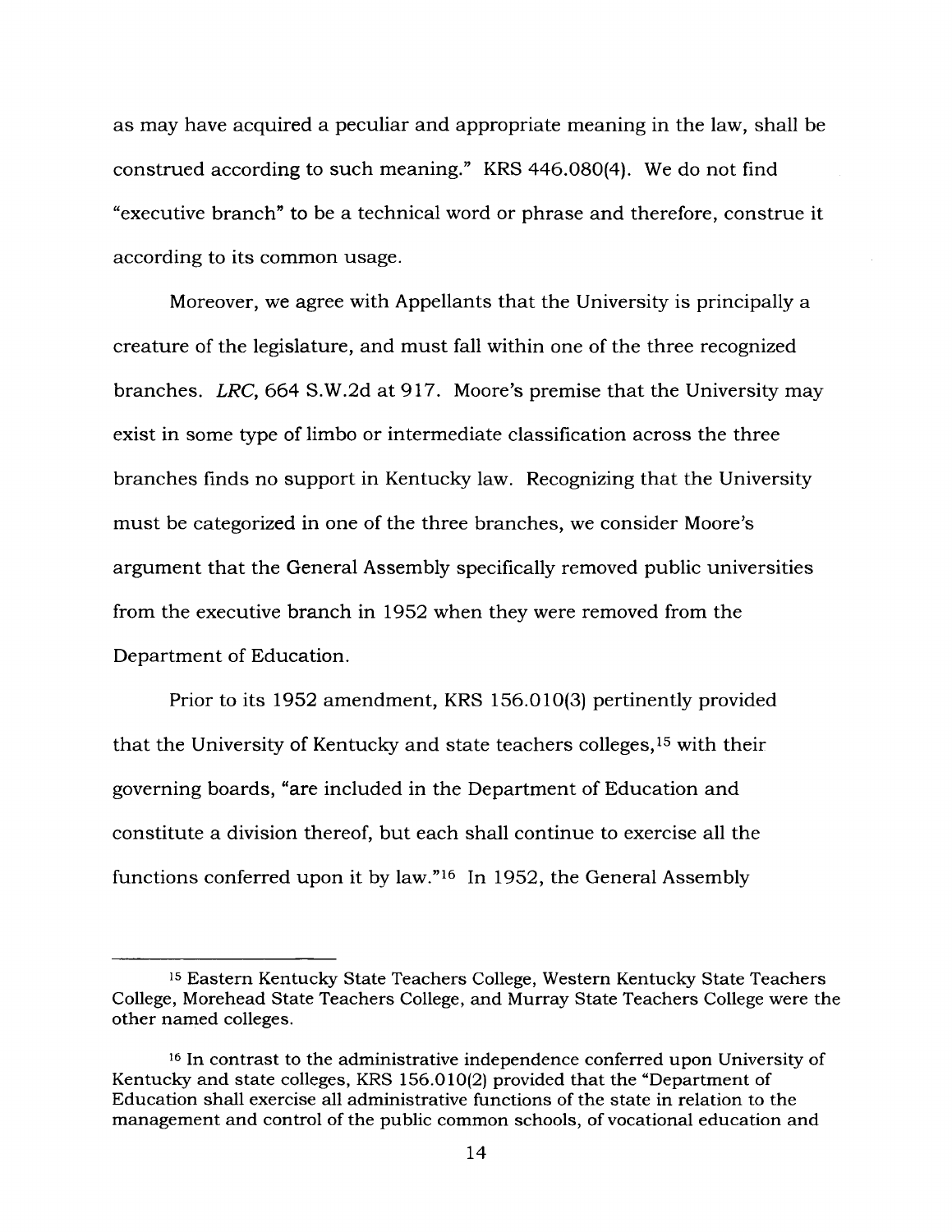removed the University of Kentucky and the state teachers colleges from the Department of Education, amending KRS 156.010(3) to reflect the removal and enacting KRS 164.285, which states:

KRS 156.010 and 64.640 and any other statute, to the extent that they provide that the University of Kentucky, Eastern Kentucky State University, Western Kentucky State University, Murray State University, and Morehead State University shall be included in the Department of Education and constitute a division thereof, are hereby repealed.

Moore equates the University's removal from the Department of Education with

removal from the entire organizational structure of the executive branch.

Moore additionally views KRS 164.225 and KRS 164.160 as support for

her position, given the Governor's lack of organizational control over the

University. KRS 164.225, entitled "Board's exclusive jurisdiction over

appointments, qualifications, compensation, promotions, and retirement

programs," also enacted in 1952, identified the University of Kentucky as "an

independent agency and instrumentality of the Commonwealth."

KRS 164.225 states in its entirety:

Anything in any statutes of the Commonwealth to the contrary notwithstanding, the power over and control of appointments, qualifications, salaries, and compensation payable out of the State Treasury or otherwise, promotions and official relations of all employees of the University of Kentucky, as provided in KRS 164.220, and, subject to any restrictions imposed by general law, the retirement ages and benefits of such employees shall be under the exclusive jurisdiction of the board of trustees of the *University ofKentucky, which shall be an independent agency and*

rehabilitation, of the state institutions of higher education for Negroes, and of the Kentucky School for the Blind."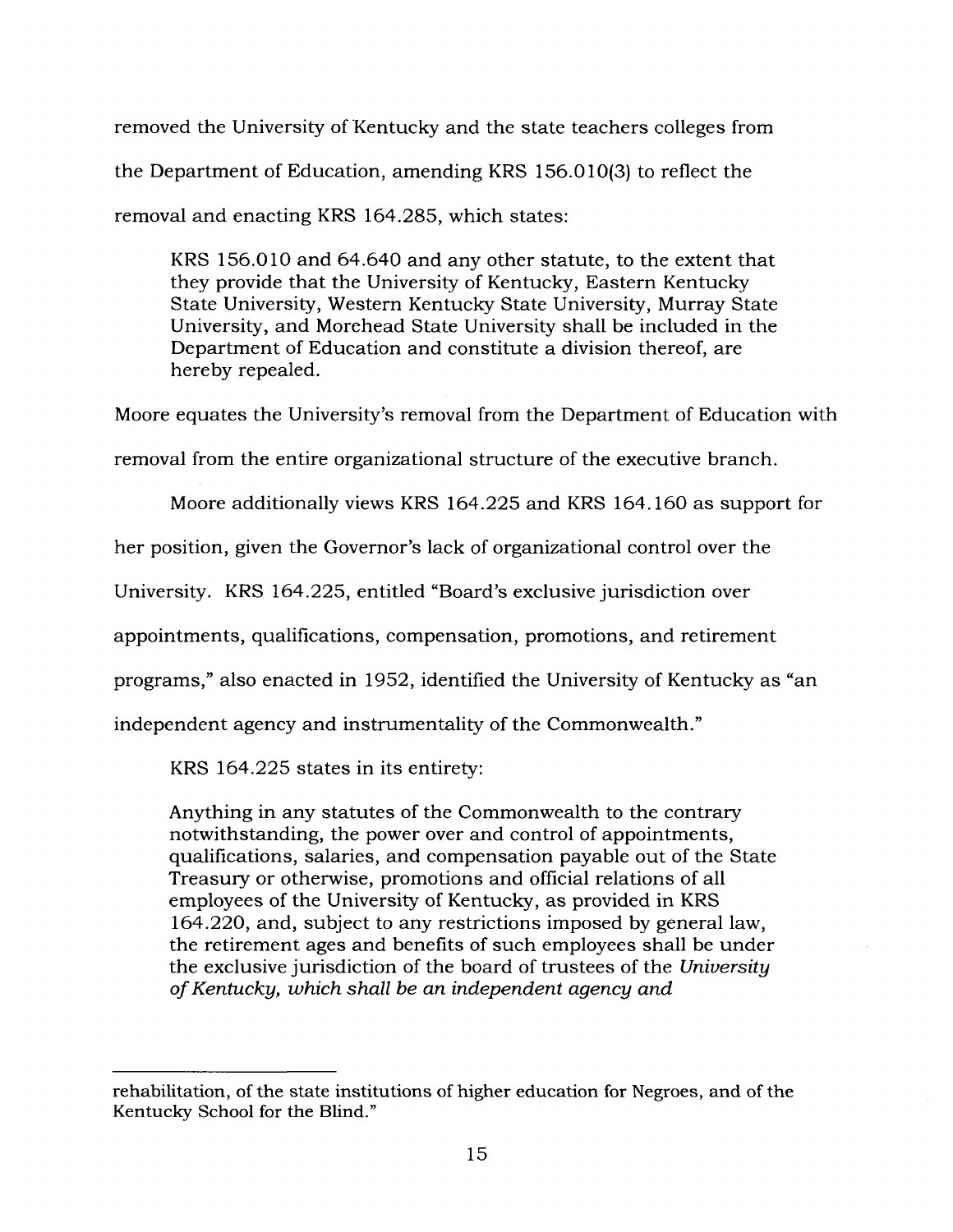*instrumentality ofthe Commonwealth.* No relative of a board of trustee member shall be employed by the university.<sup>17</sup>

(Emphasis added.)

KRS 164.160 further provides that the board of trustees, vested with the

government of the University in KRS 164.131,

shall be a body corporate, under the name of board of trustees of the University of Kentucky, with the usual corporate powers, and shall possess all the immunities, rights, privileges and franchises usually attaching to the governing bodies of educational institutions. It may receive, hold and administer, on behalf of the university, subject to the conditions attached, all revenues accruing from endowments, appropriations, allotments, grants or bequests, and all types of property.

In *Beshear,* 498 S.W.3d at 380, we specifically stated that, "Universities

are . . . not part of the executive branch in the same sense as the program cabinets and boards directly under the Governor's control." Moore construes *Beshear's* holding that the Governor's authority over program cabinets differs fundamentally from his authority over the relatively independent boards of the state universities as further evidence that UK is not part of the executive branch.

Beginning with the language of KRS 164.225 and KRS 164.285, we reiterate that in interpreting a statute, "we must look first to the plain language of [the] statute and, if the language is clear, our inquiry ends." *Univ. of Louisville v. Rothstein,* 532 S.W.3d 644, 648 (Ky. 2017) (citation omitted). A

<sup>&</sup>lt;sup>17</sup> The last quoted sentence of KRS 164.225 regarding relatives of trustees was added in 1992.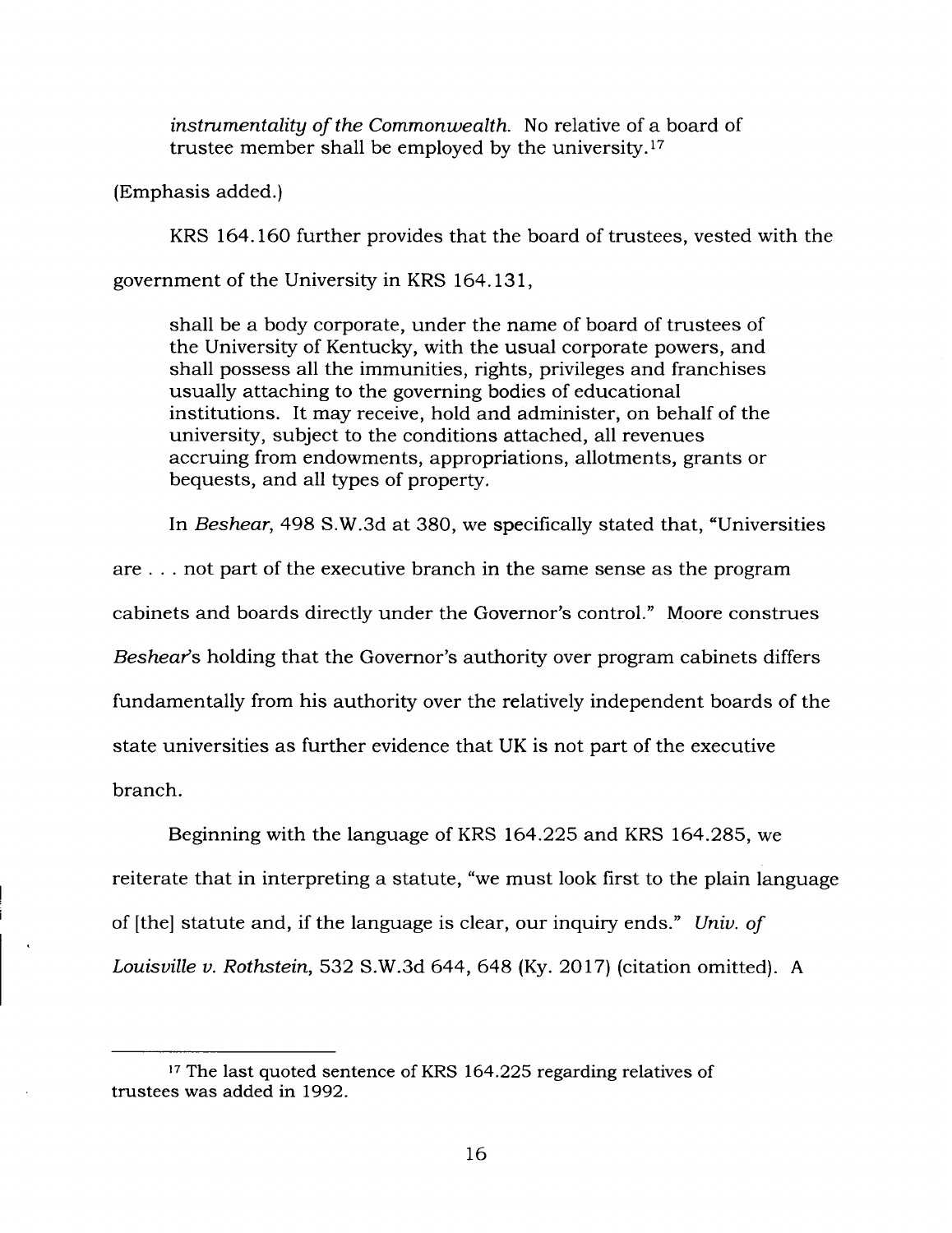plain reading of these unambiguous statutes does not suggest that by removing the University from the Department of Education and stating the University is "an independent agency and instrumentality of the Commonwealth," the General Assembly completely removed the University from the executive branch of government. As discussed *supra,* the executive branch includes many organizational units, administrative boards, agencies, and other entities leaving a wide range of possibilities for categorizing the University outside the Department of Education but still within the executive branch.

Turning next to our 2016 decision in *Beshear,* that case addresses the Governor's authority to reduce state universities' budgetary allotments or otherwise direct them not to spend previously appropriated funds. 498 S.W.3d 355, 380-81. In *Beshear we* recognized that although the state universities are part of the executive branch hierarchy, they maintain statutorily recognized independence in many respects. Although the issue in *Beshear* was not whether the state universities are part of the executive branch, *Besheafs* review of the characteristics of universities as compared to other executive branch entities is useful to an understanding of the executive branch organization scheme. We do not read *Beshear,* as Moore urges, to state that University of Kentucky is independent of the executive branch.

The *Beshear* Court responded to the question of whether the state universities are under the Governor's budgetary control as follows:

Although the Universities are state agencies and are attached to the executive branch for budgetary purposes, they are not part of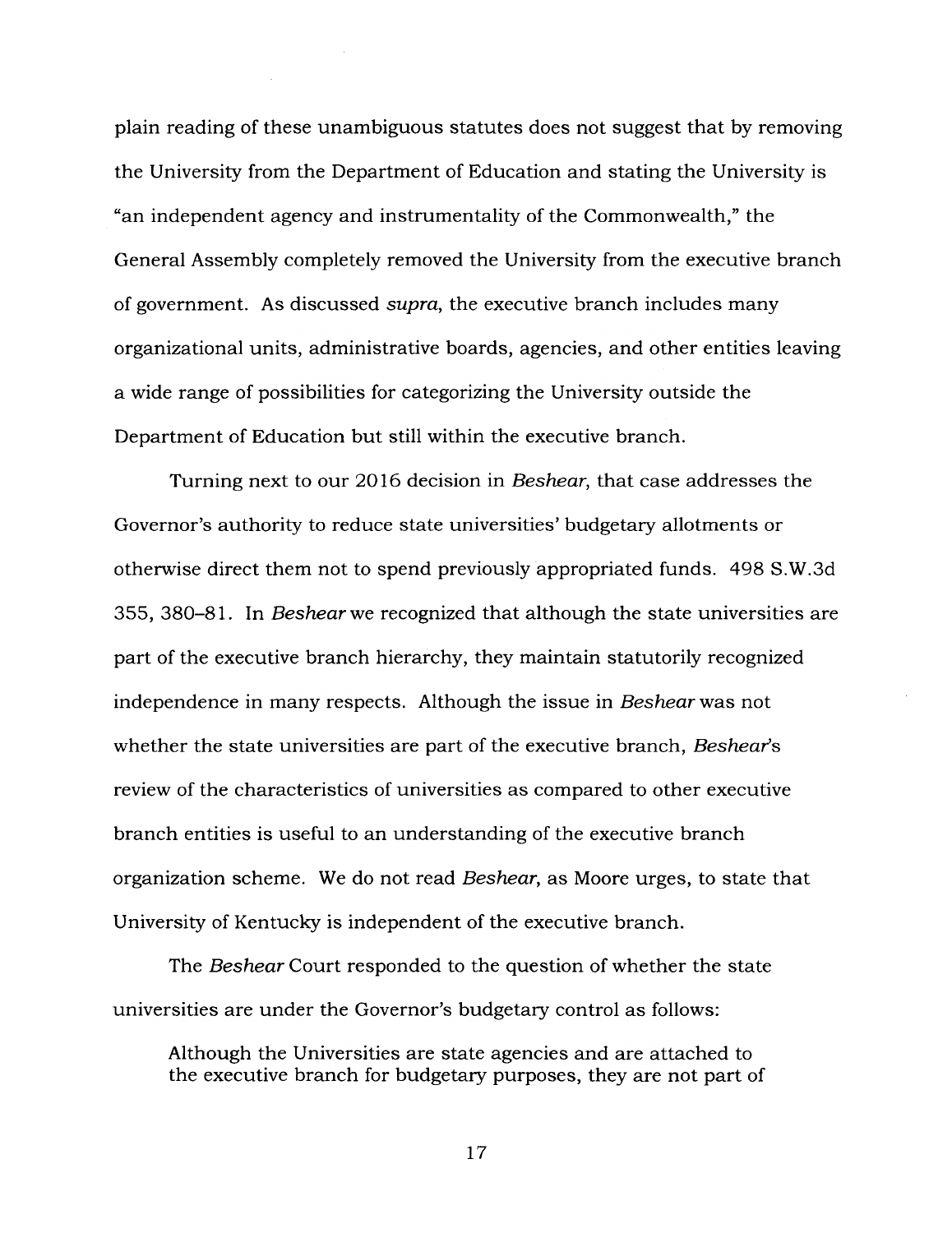the executive branch in the same sense as the program cabinets and boards directly under the Governor's control.

Unlike those cabinets and boards, the Universities' boards are separate "bod[ies] corporate, with the usual corporate powers." KRS 164.350; *see also* KRS 164.460 (same for the University of Kentucky); KRS 164.830(1) (same for the University of Louisville). They are expressly excluded from being part of the Department of Education. KRS 164.285. In some ways, they are akin to municipal or public corporations, having a separate existence from the main body of government, although retaining many of the government's characteristics, such as immunity from suit.

The Universities' boards have close to plenary power over the operation of their respective institutions. For example, they have exclusive control over appointments, qualifications, and salaries of faculty and employees. KRS 164.365(1); KRS 164.220 (UK); KRS 164.830 (U of L).

 $\overline{\mathcal{C}}$  .  $\overline{\mathcal{C}}$  .

There are, of course, some limits on how the boards operate. For example, certain expenditures must be approved by the Finance and Administration Cabinet or the Council on Postsecondary Education. See KRS 164A.575 (requiring cabinet approval for real property purchases); KRS 164.020(1 l)(a) (giving council power to approve certain capital construction projects). But that does not otherwise bring the financial decision-making the choice whether to spend funds—back within the purview of the Governor.

The Governor also has some say with respect to the Universities' boards. For example, he gets to appoint most of the members of the boards. *See* KRS 164.131(1)(e) (UK); KRS 164.821(1) (U of L); KRS 164.321(1)(a) (other universities).<sup>[18]</sup> And he may remove members for cause. *See* KRS 63.080(2); KRS 164.131(l)(d) (UK); KRS 164.821 (l)(b) (U of L); KRS 164.321(10) (other universities); KRS 164.325 (specifically applying 63.080(2) to boards of regents). $[19]$ 

<sup>18</sup> These three statutes have since been amended by 2017 Ky. Acts ch. 101 (Senate Bill 107) to add, pertinently, the qualification that "The members appointed by the Governor shall be subject to confirmation by the Senate."

<sup>19</sup> After a dispute arose as to the Governor's authority under KRS 12.028 to abolish and reorganize the board of a state university, the General Assembly passed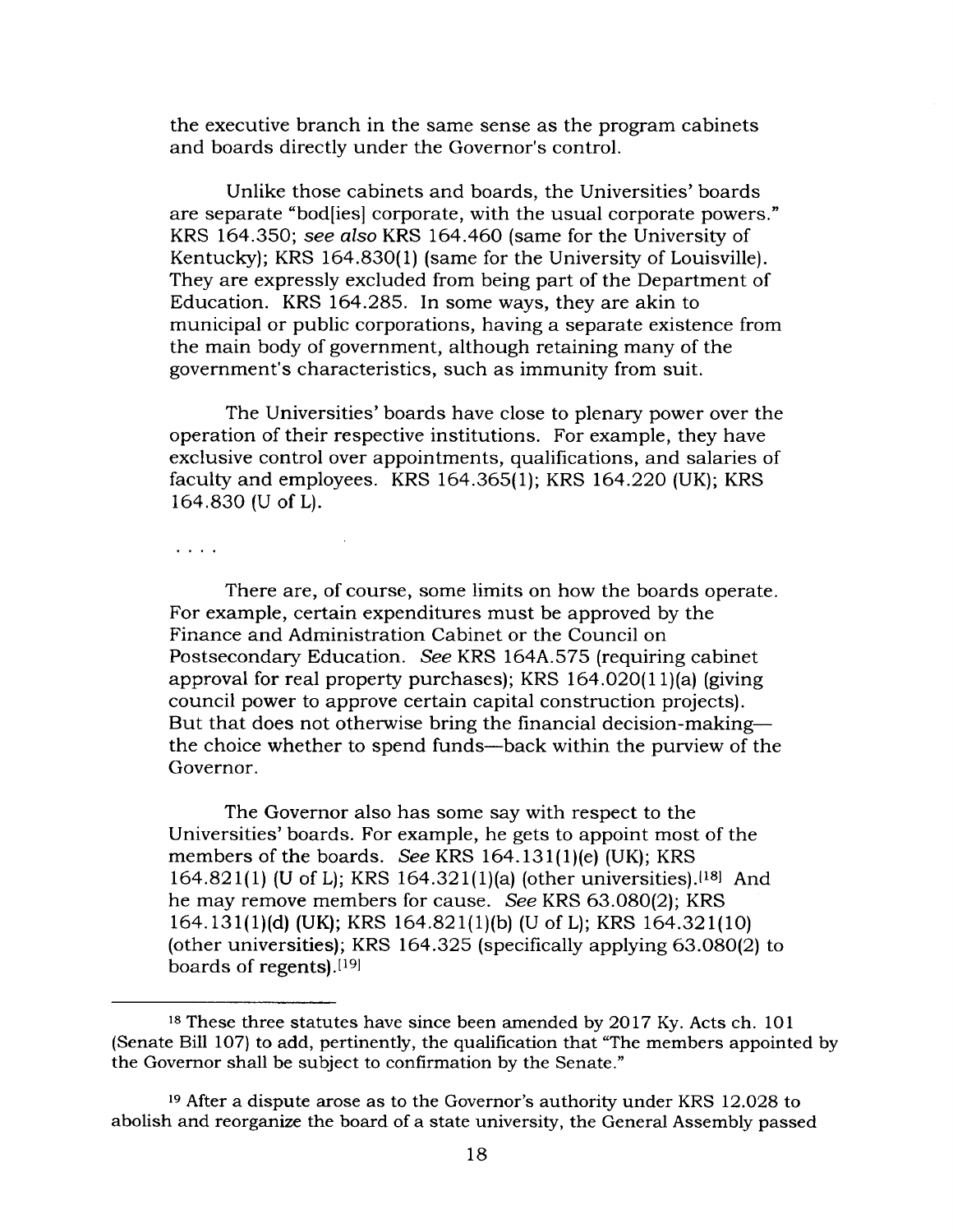These provisions, however, do not undermine the university boards' fundamental independence. A large portion of this independence is financial self-control. The authority over the expenditure of funds appropriated to the Universities has been statutorily lodged with independent boards that head these institutions. Those boards may decline to spend funds appropriated to them, in which case the funds will lapse. But by giving that authority to the boards, the General Assembly has necessarily deprived the Governor of it. We thus conclude that the Governor cannot order the boards of the Universities not to spend funds appropriated to them.

The Governor's authority with respect to the boards differs fundamentally from his authority with respect to those state entities and employees that answer to him, such as the program cabinets and secretaries who head those cabinets. In this sense, the Universities are much more like private entities. And their authority over spending their money is largely independent of the executive branch.

498 S.W.3d at 380-81 (footnotes omitted).

Although Moore stresses the Governor's lack of actual operational control over the University, the fact that the University maintains a level of statutorily granted autonomy, which may not be enjoyed by other executive branch entities, does not exclude it from the executive branch. Indeed, *Beshear* does not hold otherwise.

In the case at bar, the circuit court simply declared that the University is not "in the executive branch of state government" for purposes of KRS 45.237 ef *seq.* and went no further with its analysis. The circuit court erred in this

Senate Bill 107 in 2017. *See Bevin v. Beshear,* 526 S.W.3d 89 (Ky. 2017). KRS 63.080; 164.131; 164.821; and 164.321 were amended to reflect Senate Bill 107's provision of a specific statutory path for a governor to disband and reconstitute a university's governing board and the process for the removal of individual members of a university's governing board. *See id.* at 90. We find nothing in the amendments that would change our analysis in *Beshear,* 498 S.W.3d at 380-81.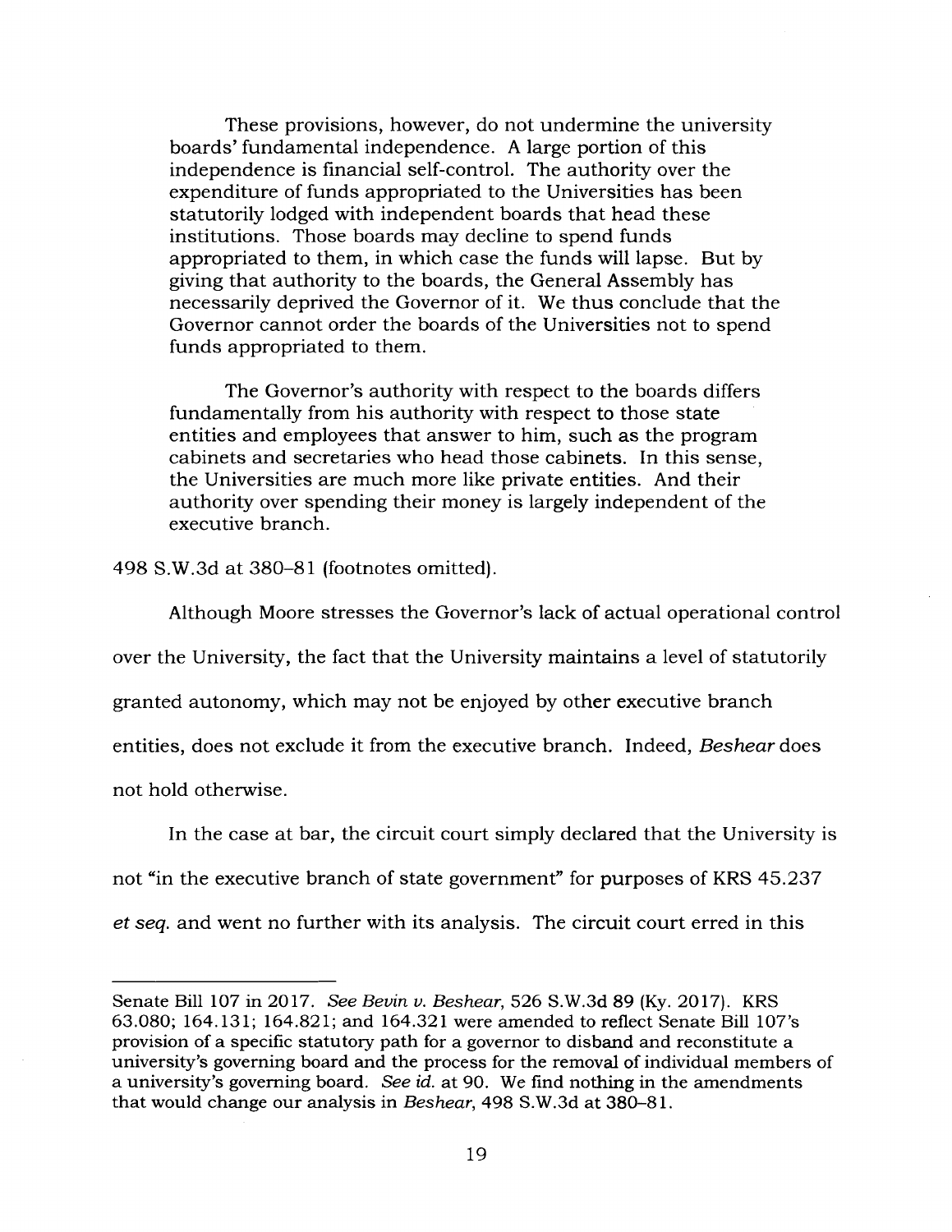conclusion. KRS 164.225 plainly provides that the University is "an independent agency and instrumentality of the Commonwealth," and this Court has held that it is attached to the executive branch. *Beshear,* 498 S.W.3d at 380.

Finally, even if a particular entity is within the executive branch, the General Assembly may condition application of other statutes to it based on the position the entity occupies within the executive branch. In short, the University of Kentucky may be included<sup>20</sup> or excluded from the definition of "agency" in regard to particular statutes, *i.e.,* being an agency for purposes of one statute but not necessarily others.<sup>21</sup> As to the statutes at hand, KRS 45.237 *et seq.,* we only declare that the University is in the executive branch of state government. On remand, the circuit court must determine whether UK is an executive branch entity entitled to refer debts to the Department of Revenue for collection pursuant to KRS 45.238.

#### **II. Sovereign Immunity Does Not Bar This Declaratory Judgment Action**

We turn next to whether sovereign immunity bars Moore's declaratory judgment action, an argument rejected by the circuit court ten months before it decided the executive branch issue. As we observed in *Beshear v. Haydon Bridge Co.,* 416 S.W.3d 280, 286 (Ky. 2013) *(Haydon Bridge II},* "sovereign

*<sup>20</sup> See, e.g.,* KRS 49.070(1): "For purposes of KRS 49.060 [which waives the Commonwealth's sovereign immunity defense for negligence claims arising from its agent acting within the scope of his employment], state institutions of higher education under KRS Chapter 164 are agencies of the state."

<sup>21</sup> In other chapters of KRS beyond KRS 45.237 *et seq.,* agency is defined differently. *See* KRS 11.080 referenced *supra* in n. 12.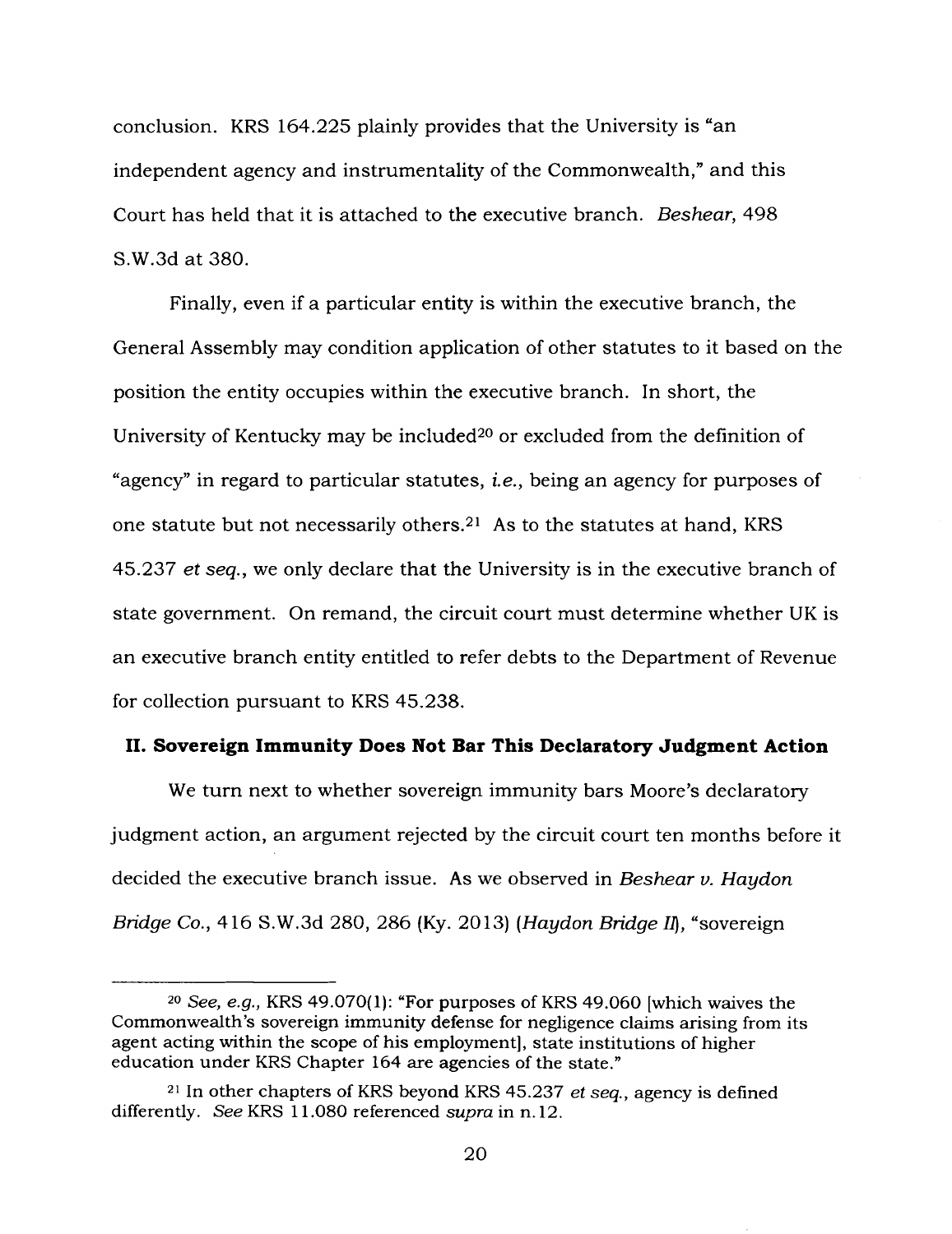immunity is a common law doctrine, a 'bedrock component' of American government, which prohibits claims 'against the government treasury absent the consent of the sovereign." (Citations omitted.) The circuit court correctly discerned that it does not bar this declaratory judgment action.

The Declaratory Judgment Act is contained in KRS Chapter 418.

Pertinently, KRS 418.040 states:

In any action in a court of record of this Commonwealth having general jurisdiction wherein it is made to appear that an actual controversy exists, the plaintiff may ask for a declaration of rights, either alone or with other relief; and the court may make a binding declaration of rights, whether or not consequential relief is or could be asked.

KRS 418.045 provides examples of when a declaratory judgment may be requested and specifically recognizes that a declaratory judgment may be granted when a person's rights are affected by a statute or other government regulation.

After the court has issued a declaration of rights by judgment, order or decree, further relief based upon that declaration may be granted whenever necessary or proper. KRS 418.055. That relief may be requested in the same proceeding wherein the declaration issued or it may be sought by petition in an independent action. *Id.* Under the Declaratory Judgment Act, specifically KRS 418.055, declaratory relief may be available even though an injunction may not. *See, e.g., Beshear v. Haydon Bridge Co., Inc.,* 304 S.W.3d 682 (Ky. 2010) *(Haydon Bridge I); Haydon Bridge II,* 416 S.W.3d 280.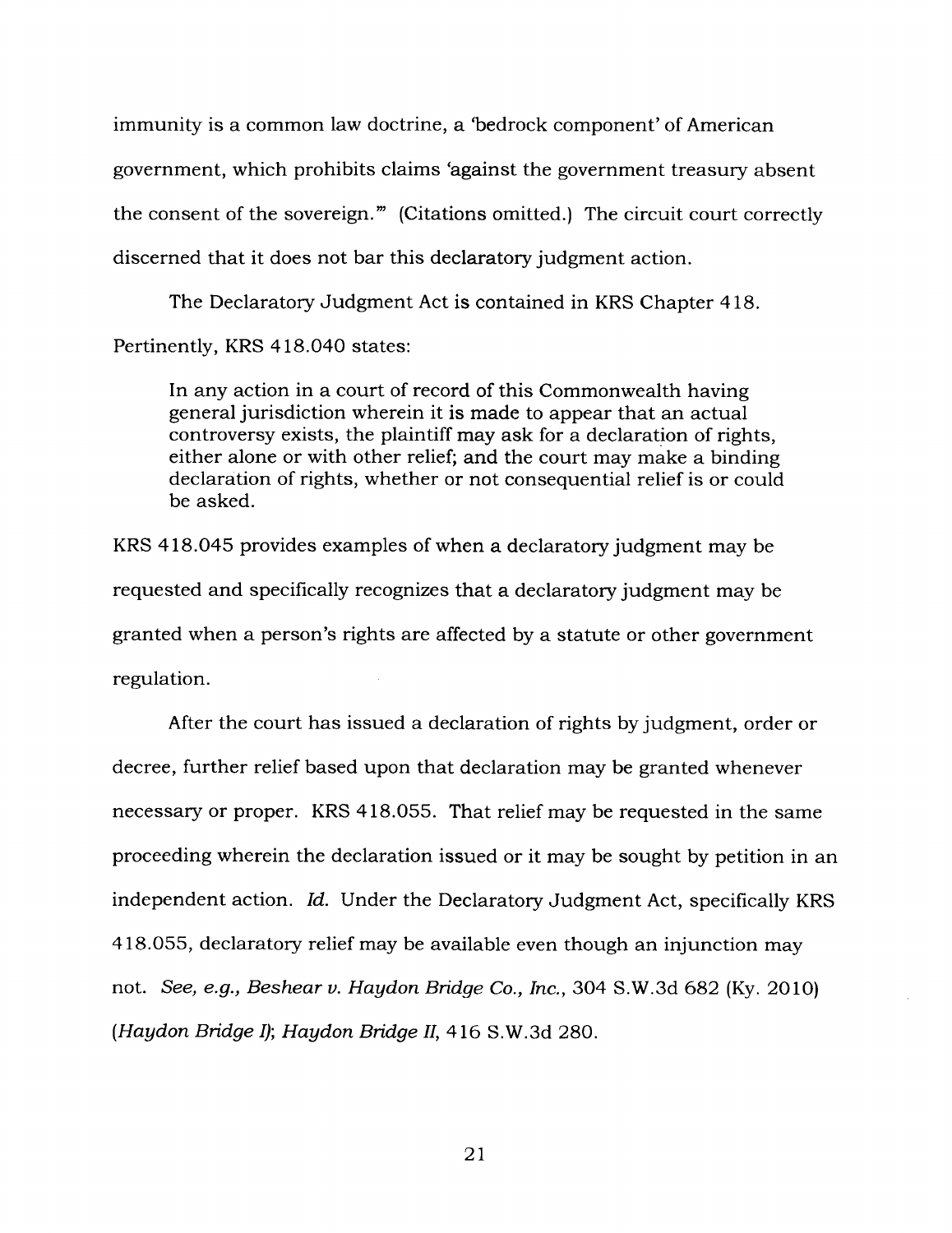Recognizing that UK has sovereign immunity for certain claims under *Withers,* 939 S.W.2d at 342-43, and its progeny, the circuit court relied primarily on *Commonwealth v. Kentucky Retirement Systems,* 396 S.W.3d 833 (Ky. 2013), in concluding that it had authority to declare the rights of the parties in this case, particularly whether UK Healthcare is within the executive branch for purposes of KRS 45.237 *et seq.,* an issue of law. In *Retirement Systems,* this Court held that sovereign immunity did not bar a plaintiff from seeking a declaration of rights under the Declaratory Judgment Act against the Commonwealth. *Id.* at 835. The plaintiffs in that case were a group of county employees seeking a declaration that a particular statute affecting their retirement benefits was unconstitutional. *Id.* at 833.

Both UK and the Department maintain that a declaratory judgment against them in the context of this case is barred by sovereign immunity.<sup>22</sup> "Sovereign immunity is founded on the notion that the resources of the state, its income and property, cannot be compelled as recompense for state action that harms a plaintiff through the ordinary suit-at-law process." *Retirement Systems,* 396 S.W.3d at 836; *accord Haydon Bridge II,* 416 S.W.3d at 286-87. Immunity from suits seeking monetary damages exists for the state and its agencies except where it has been explicitly waived by the legislature. *See Furtula,* 438 S.W.3d at 305; *Withers,* 939 S.W.2d at 346 (quoting *Edelman v.*

<sup>22</sup> UK can only have governmental immunity. *Furtula v. Univ. ofKentucky,* 438 S.W.3d 303, 306 n. <sup>1</sup> (Ky. 2014). Because no issue is presented as to the specific type of immunity UK enjoys, and caselaw frequently uses the term "sovereign immunity" when discussing the immunity of state agencies, *id.* (citations omitted), we maintain UK's sovereign immunity terminology.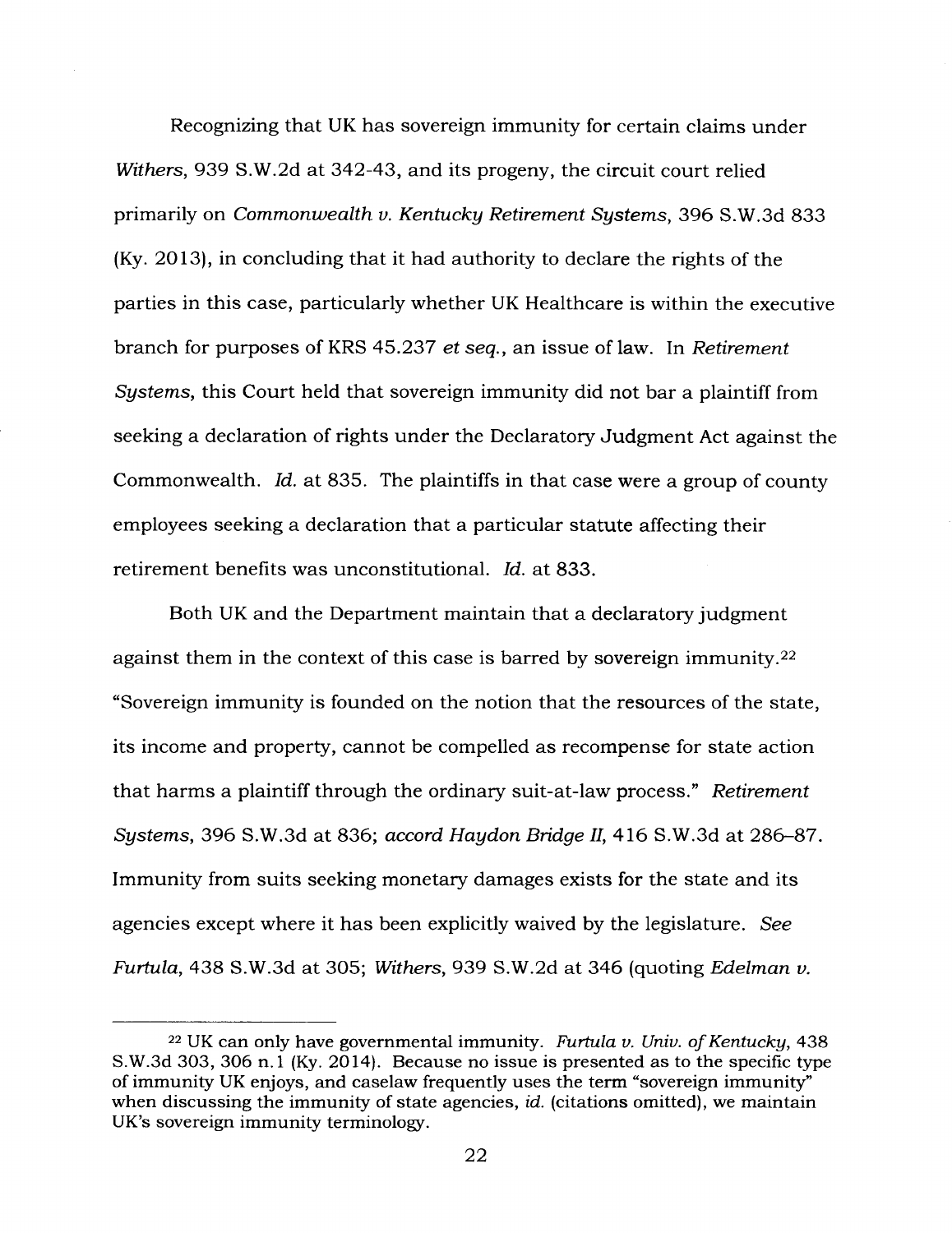*Jordan,* 415 U.S. 651, 673 (1974)). UK and the Department posit that, if successful, Moore will be using the requested declaratory judgment to recover money, in the form of a refund, from UK and the State Treasury, and as a consequence, sovereign immunity bars her claim.

In *Haydon Bridge II,* 416 S.W.3d at 293-94,<sup>23</sup> this Court recognized the declaratory and injunctive<sup>24</sup> relief exceptions to sovereign immunity. UK, however, insists that this Court has not defined the precise parameters of the declaratory and injunctive relief exceptions and suggests that we follow the federal courts by imposing limitations on the *Ex Parte Young,* 209 U.S. 123 (1908), doctrine allowing prospective injunctive relief. As we stated in *Haydon Bridge II,*

[p]ursuant to the *Young* exception, a federal court may grant prospective injunctive relief against a state officer to compel compliance with federal law, whether constitutional or statutory. However, the exception is not applicable to an action directly against the state or state agency, only against a state officer, and it cannot be used to compel a state officer to comply with state law.

416 S.W.3d at 289 (citations omitted).

<sup>23</sup> The *Haydon Bridge* plaintiffs sought both declaratory and injunctive relief in their original, first amended, and second amended petitions, 416 S.W.3d at 284-85, and again characterized the relief sought in the third amended complaint as declaratory and injunctive, *id.* at 286. A review of *Haydon Bridge* /and *Haydon Bridge reveals that the plaintiffs' request for declaratory relief was the primary issue in Haydon Bridge I,* and their request for injunctive relief sought in the third amended complaint filed after *Haydon Bridge Iwas* decided, was the primary issue in *Haydon Bridge II. Haydon Bridge II* held that the prospective injunctive relief was proper, but the retrospective injunctive relief, return of transferred funds, was not.

<sup>24</sup> To the extent UK suggests that Moore is currently pursuing injunctive relief, we do not agree. Moore only seeks a declaration of rights. The Department's brief indicates it voluntarily suspended collection activities after Moore filed the instant action.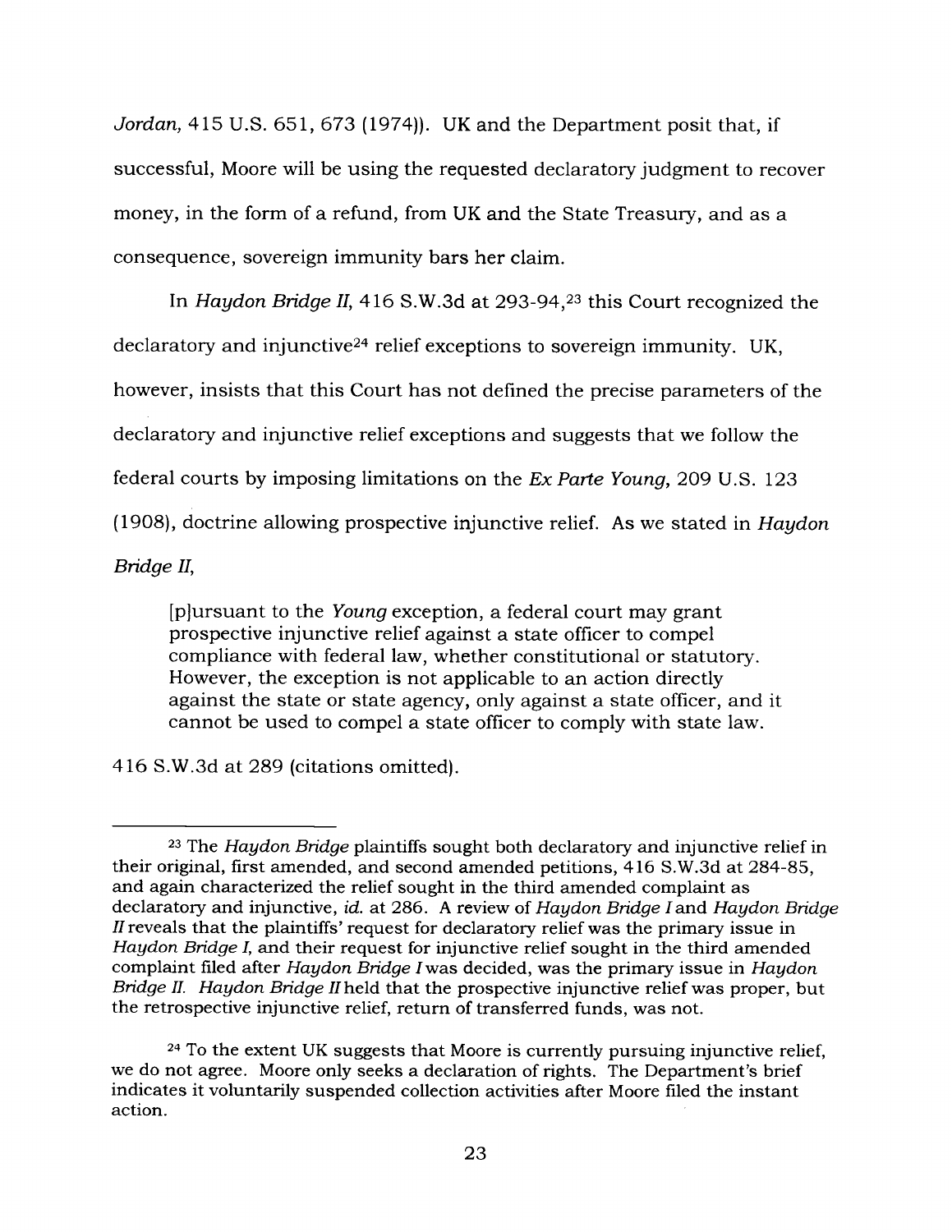UK cites *Verizon Maryland, Inc. v. Public Service Commission ofMaryland,* 535 U.S. 635, 645 (2002), *Green v. Mansour,* 474 U.S. 64, 73 (1985), and *Seminole Tribe ofFlorida v. Florida,* 517 U.S. 44, 74 (1996), respectively, to persuade this Court that "the declaratory and injunctive relief exception" 1) should be limited to situations when someone "alleges an ongoing violation of . . . law and seeks relief properly characterized as prospective"; 2) does not apply when the plaintiff may use a declaratory judgment to obtain a monetary judgment against the state treasury in another proceeding; and 3) does not apply if there is another administrative or judicial process for obtaining similar relief. Citing *Green,* the Department also contends that Moore cannot obtain a declaratory judgment in this action and use the judgment in a separate suit for monetary damages against the Department and UK, the rule being that a declaratory judgment action that will be used to establish liability for monetary relief against the state is barred by sovereign immunity.

Although UK and the Department view this case as an opportunity for this Court to obtain guidance from federal law, especially as to foreclosure of both declaratory and injunctive relief when a declaration may be used to obtain monetary relief from the state treasury, the Commonwealth's declaratory judgment statutes, referenced in pertinent part *supra,* are unambiguous that declaratory relief is not predicated on whether associated future consequential relief may be requested. Furthermore, the Commonwealth's existing jurisprudence contains the guidance necessary to address whether sovereign immunity bars Moore's claim for a declaratory judgment, the only claim within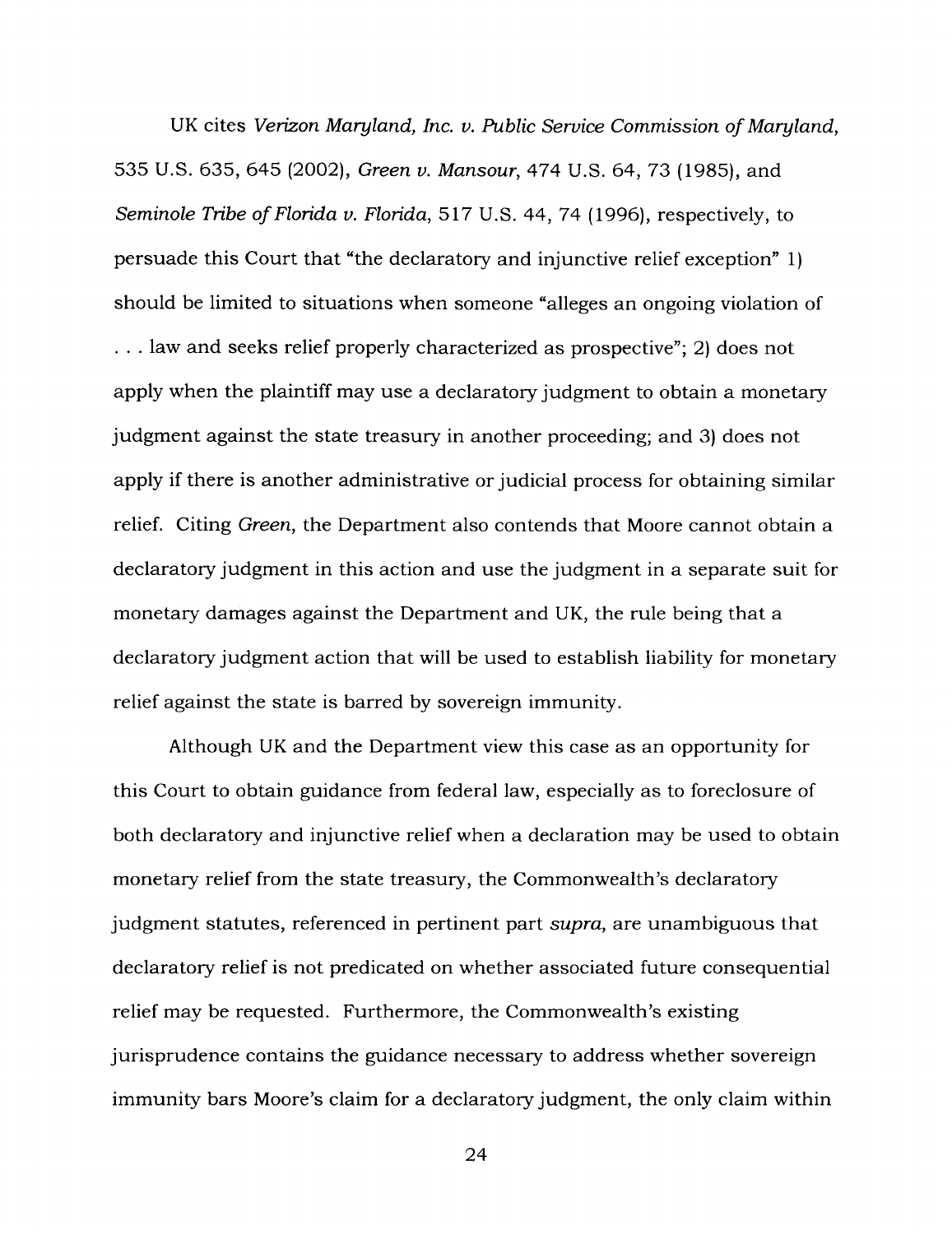her amended complaint ruled on by the circuit court. As to the availability of injunctive relief, "[u]nless and until some demand is made, there is no justiciable issue before the Court for determination. The Court will not render advisory opinions or consider matters which may or may not occur in the future." *Nordike v. Nordike,* 231 S.W.3d 733, 739 (Ky. 2007) (citations, quotation marks, and modifications omitted). We turn to the question of whether sovereign immunity bars the circuit court from issuing a declaratory judgment in this action.

In *Retirement Systems,* members of the County Employee Retirement System, administered by the Kentucky Retirement Systems, filed an action seeking a declaration that KRS 61.637(1), a statute regarding a retired employee's right to receive retirement benefits upon reemployment by the public employer, is unconstitutional.<sup>25</sup> 396 S.W.3d at 835. The Commonwealth moved for dismissal on the basis of sovereign immunity, asserting its immunity is not waived in declaratory judgment actions, but the trial court denied that motion. *Id.* at 836. On interlocutory appeal,<sup>26</sup> this Court agreed with the trial court that a declaratory judgment action is not a claim for damages, but rather a request that the plaintiffs rights under the law be declared. *Id.* at 838.

<sup>25</sup> The original complaint also sought injunctive relief but that request was later "dropped." 396 S.W.3d at 836.

<sup>26</sup> Pursuant to *Breathitt County Board ofEducation v. Prater,* 292 S.W.3d 883 (Ky. 2009), the Commonwealth was entitled to an immediate appeal of the denial of its sovereign immunity claim.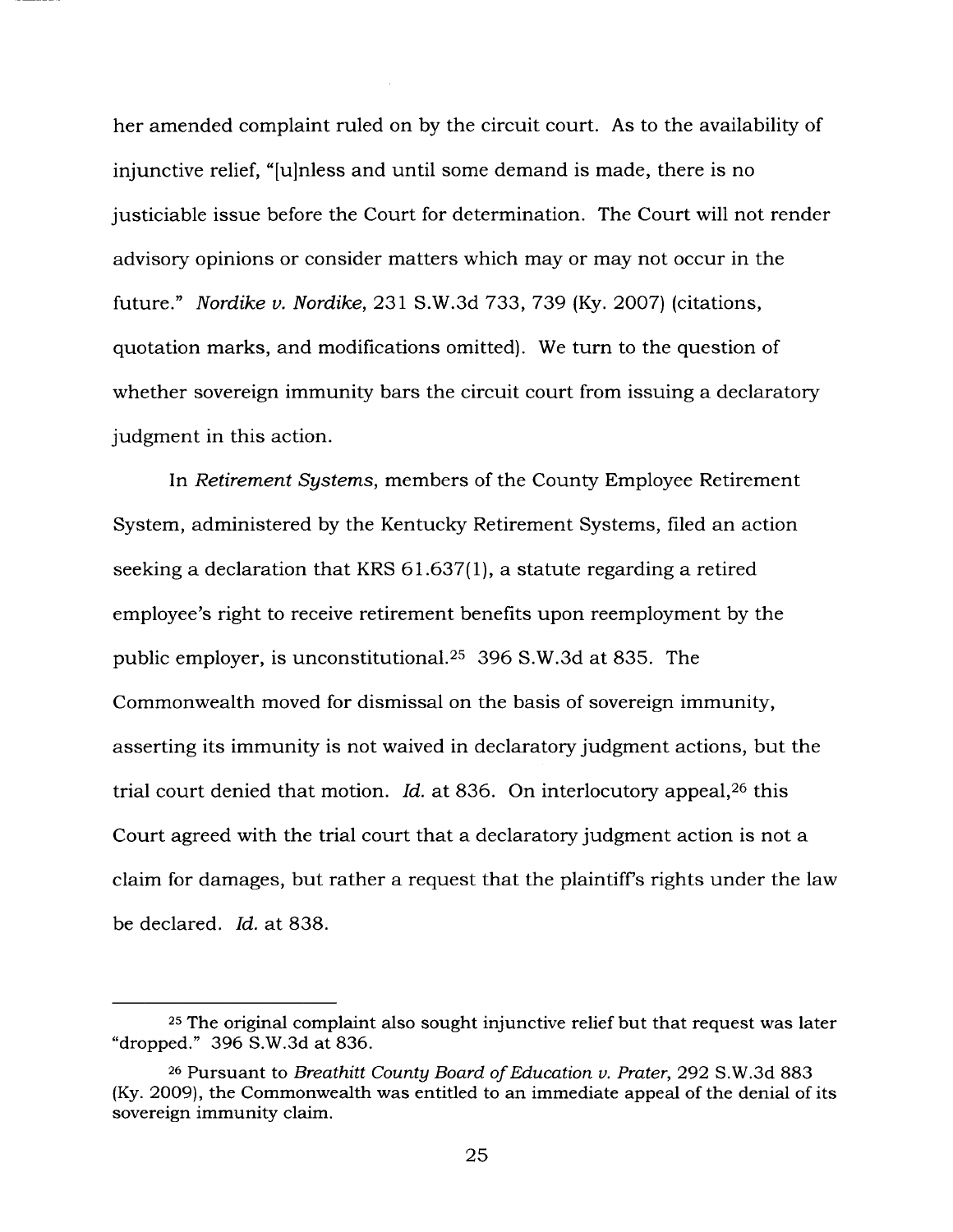"[A declaratory judgment action] is qualitatively different from [an action] requiring the state to pay out the people's resources as damages for state injury to a plaintiff." *Id.* at 839. "There is no harm to state resources from a declaratory judgment. When the state is a real party in interest, the state is merely taking a position on what a plaintiffs rights are in the underlying controversy." *Id.* at 838. "When statutory . . . rights are adjudicated, the state is inevitably affected in some manner. There simply can be no sovereign immunity when [a court is asked to declare someone's rights under a statute]. The state is not above its own . . . laws." *Id.* at 840.

*Retirement Systems* makes clear that the state is not sovereignly immune from a declaratory judgment action. Consequently, the circuit court acted within its jurisdiction when it entered declaratory judgment regarding UK's status *vis-a-vis* the executive branch of state government. As to UK's and the Department's unripe argument that sovereign immunity bars monetary injunctive relief flowing from a declaratory judgment, "it is also true that in subsequent . . . actions to enforce declared rights, the immunity issue could be relevant if the revenue or property of the state would be affected." *Id.; see Haydon Bridge II,* 416 S.W.3d 280. At this juncture, UK's status as an agency for purposes of KRS 45.237 *et seq.* and other issues that would necessarily be addressed preliminary to any monetary relief remain undecided.

#### **III. CONCLUSION**

For the foregoing reasons, we affirm the circuit court's decision that sovereign immunity does not bar this declaratory action against the University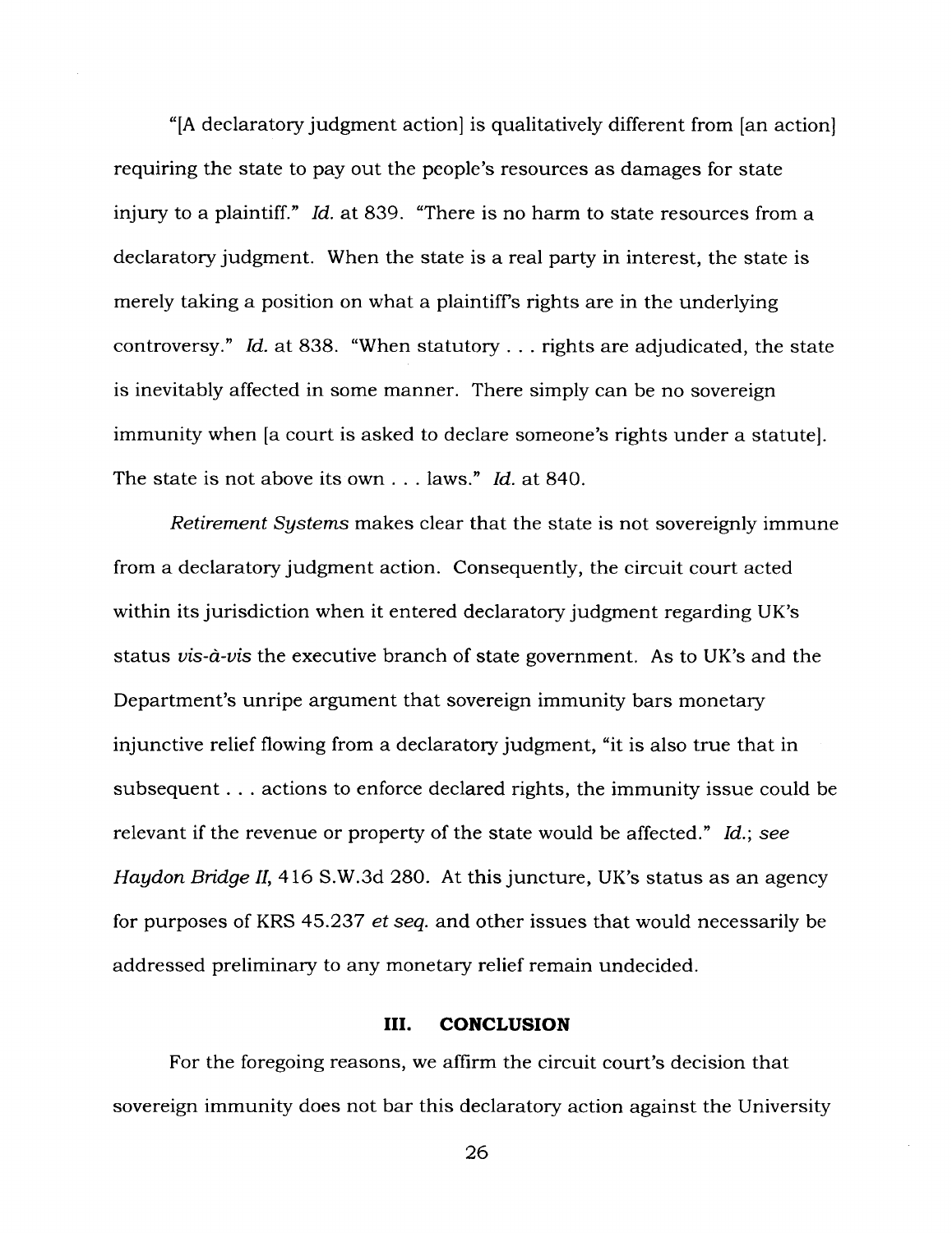of Kentucky, but reverse the circuit court's decision that the University of Kentucky is not within "the executive branch of state government" for purposes of KRS 45.237 *et seq.* Accordingly, we remand this case for further proceedings consistent with this Opinion.

All sitting. All concur.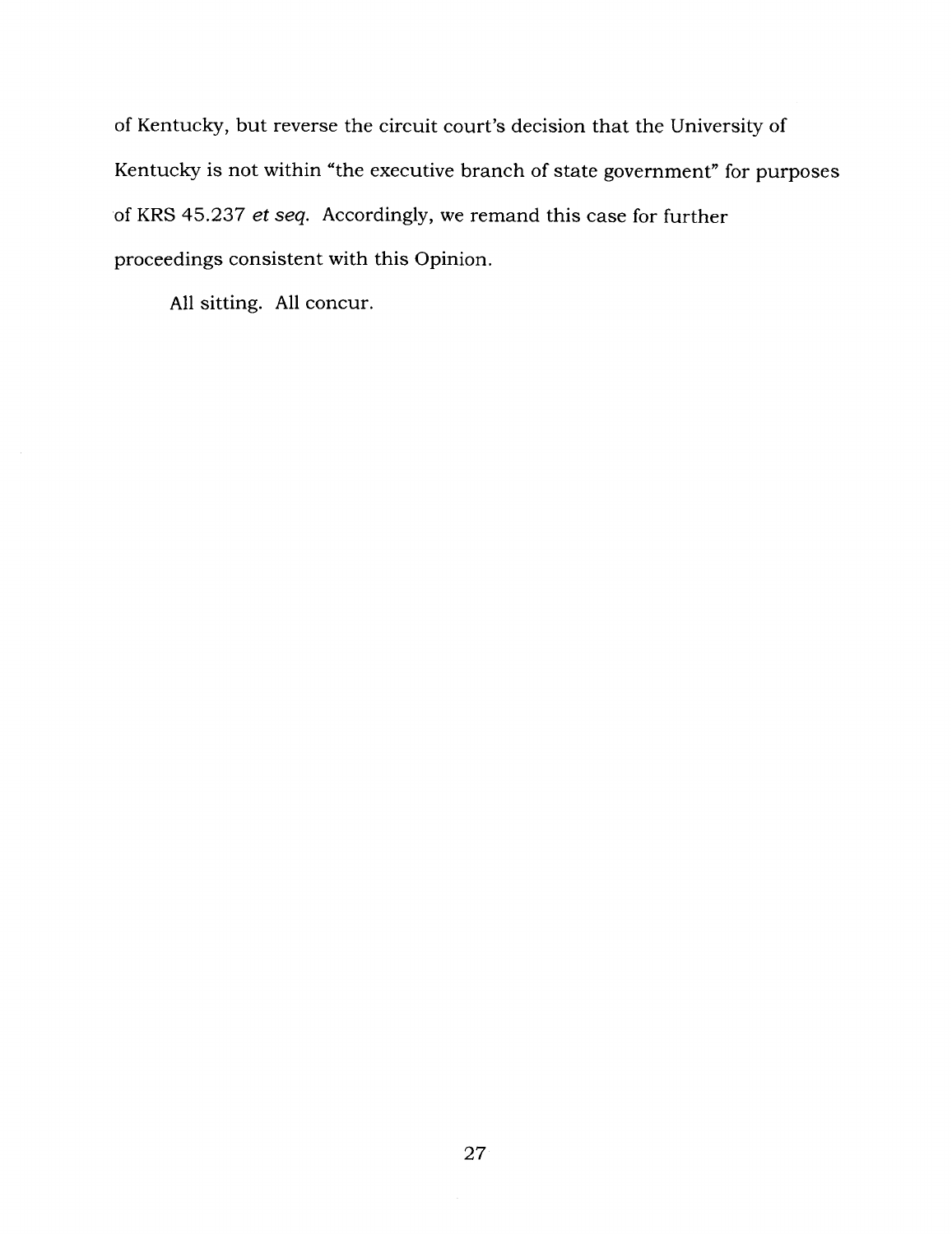COUNSEL FOR UNIVERSITY OF KENTUCKY, A/K/A UK HEALTHCARE; AND MARK F. NEWMAN, IN HIS OFFICIAL CAPACITY AS EXECUTIVE VICE PRESIDENT FOR HEALTH AFFAIRS, UNIVERSITY OF KENTUCKY:

Kevin G. Henry Bryan Howard Beauman Joshua Michael Salsburey Sturgill, Turner, Barker & Moloney PLLC

William Thro Office of Legal Counsel University of Kentucky

COUNSEL FOR COMMONWEALTH OF KENTUCKY, DEPARTMENT OF REVENUE; AND DANIEL P. BORK, IN HIS OFFICIAL CAPACITY AS COMMISSIONER OF THE KENTUCKY DEPARTMENT OF REVENUE:

Mark Stephen Pitt Stephen Chad Meredith Matthew Kuhn Office of the Governor

Frank L. Dempsey Frankfort, Kentucky

Raymond Campbell Connell Department of Revenue

COUNSEL FOR SARAH R. MOORE:

William L. Davis Lexington, Kentucky

E. Douglas Richards E. Douglas Richards, PSC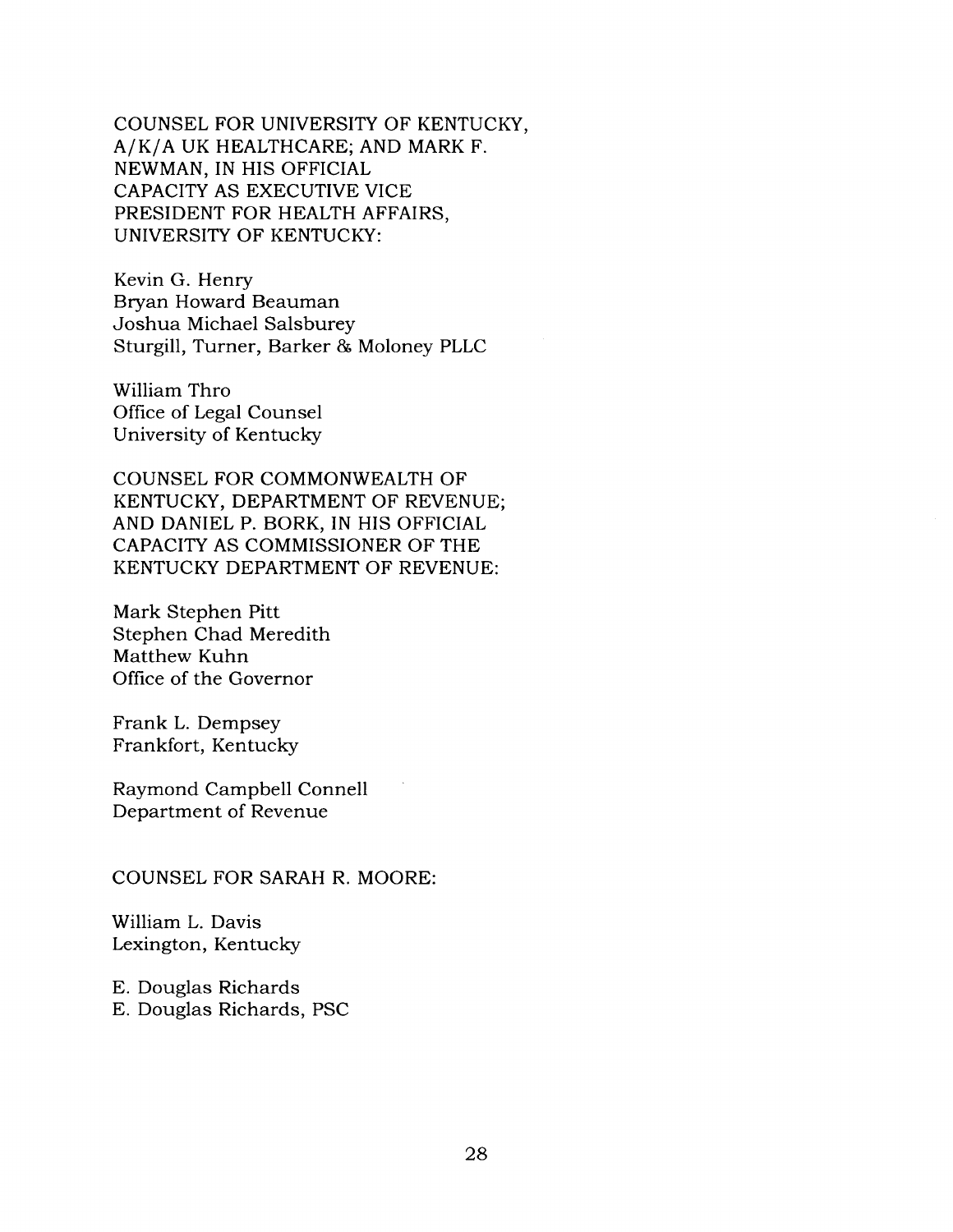COUNSEL FOR COMMONWEALTH OF KENTUCKY, DEPARTMENT OF REVENUE; AND DANIEL P. BORK, COMMISSIONER, KENTUCKY DEPARTMENT OF REVENUE:

Mark Stephen Pitt Stephen Chad Meredith Matthew Kuhn Office of the Governor

Frank L. Dempsey Frankfort, Kentucky

Raymond Campbell Connell Department of Revenue

COUNSEL FOR AMICUS CURIAE:

MOREHEAD STATE UNIVERSITY:

Freddi J. Vescio Fitzpatrick General Counsel

KENTUCKY EQUAL JUSTICE CENTER:

Benjamin Carter Ben Carter Law, PLLC

KENTUCKY JUSTICE ASSOCIATION:

Kevin Crosby Burke Jamie Kristin Neal Burke Neal PLLC

KENTUCKY COMMUNITY AND TECHNICAL COLLEGE SYSTEM (KCTCS); WESTERN KENTUCKY UNIVERSITY; EASTERN KENTUCKY UNIVERSITY; MOREHEAD STATE UNIVERSITY; MURRAY STATE UNIVERSITY; AND NORTHERN KENTUCKY UNIVERSITY:

Brent Robert Baughman Melissa Norman Bork Kyle William Miller Bingham Greenebaum Doll, LLP